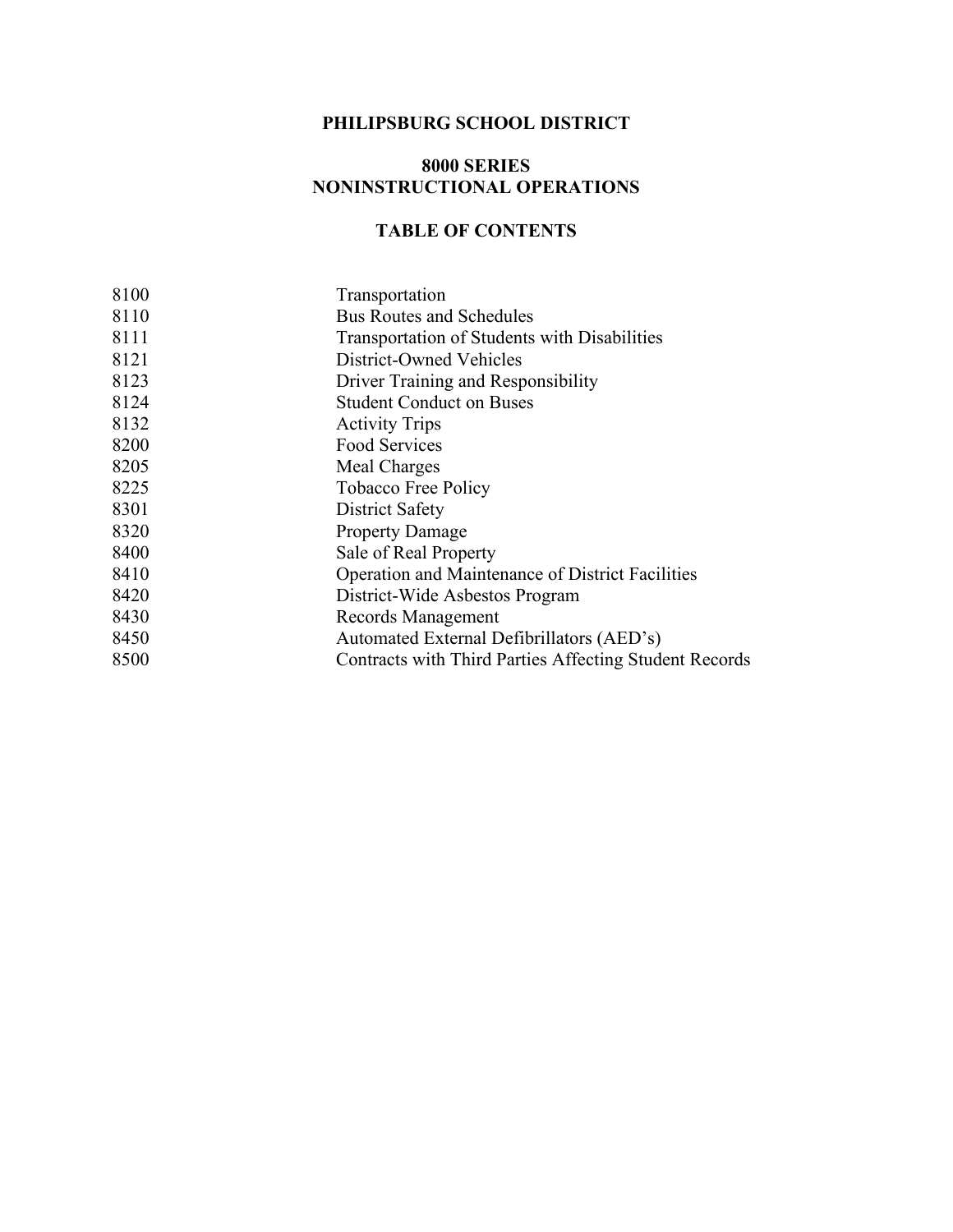# **Philipsburg School District**

|    | <b>Philipsburg School District</b> |                                                                        |                                                                                                                                                                                                                                                                                                                                                                                                                                                                                                                                                                                                                                                                                                                                                                                                                                                                                                                                                                                                    |
|----|------------------------------------|------------------------------------------------------------------------|----------------------------------------------------------------------------------------------------------------------------------------------------------------------------------------------------------------------------------------------------------------------------------------------------------------------------------------------------------------------------------------------------------------------------------------------------------------------------------------------------------------------------------------------------------------------------------------------------------------------------------------------------------------------------------------------------------------------------------------------------------------------------------------------------------------------------------------------------------------------------------------------------------------------------------------------------------------------------------------------------|
|    |                                    | NONINSTRUCTIONAL OPERATIONS                                            | 8100<br>page 1 of 2                                                                                                                                                                                                                                                                                                                                                                                                                                                                                                                                                                                                                                                                                                                                                                                                                                                                                                                                                                                |
|    | Transportation                     |                                                                        |                                                                                                                                                                                                                                                                                                                                                                                                                                                                                                                                                                                                                                                                                                                                                                                                                                                                                                                                                                                                    |
|    |                                    |                                                                        | The District may provide transportation to and from school for a student who:                                                                                                                                                                                                                                                                                                                                                                                                                                                                                                                                                                                                                                                                                                                                                                                                                                                                                                                      |
| 1. |                                    | operating public elementary or public high school;                     | Resides three (3) or more miles, over the shortest practical route, from the nearest                                                                                                                                                                                                                                                                                                                                                                                                                                                                                                                                                                                                                                                                                                                                                                                                                                                                                                               |
| 2. |                                    |                                                                        | Is a student with a disability, whose IEP identifies transportation as a related service; or                                                                                                                                                                                                                                                                                                                                                                                                                                                                                                                                                                                                                                                                                                                                                                                                                                                                                                       |
| 3. |                                    |                                                                        | Has another compelling and legally sufficient reason to receive transportation services.                                                                                                                                                                                                                                                                                                                                                                                                                                                                                                                                                                                                                                                                                                                                                                                                                                                                                                           |
|    | transporting any eligible student. |                                                                        | The District may elect to reimburse the parent or guardian of a student for individually                                                                                                                                                                                                                                                                                                                                                                                                                                                                                                                                                                                                                                                                                                                                                                                                                                                                                                           |
|    |                                    | appealed to the county transportation committee.                       | transportation such as paying the parent or guardian for individually transporting the student. The<br>Board may pay board and room reimbursements, provide supervised correspondence study, or<br>provide supervised home study. The Board may authorize children attending an approved private<br>school to ride a school bus, provided that space is available and a fee to cover the per-seat cost<br>for such transportation is collected. The District may transport and charge for an ineligible public<br>school student, provided the parent or guardian pays a proportionate share of transportation<br>services. Fees collected for transportation of ineligible students shall be deposited in the<br>transportation fund. Transportation issues that cannot be resolved by the trustees may be<br>Homeless students shall be transported in accordance with the McKinney Homeless Assistance<br>Act and state law. The District shall cooperate with child protective agencies in the |
|    |                                    | transportation of children in foster care in accordance with ESSA.     |                                                                                                                                                                                                                                                                                                                                                                                                                                                                                                                                                                                                                                                                                                                                                                                                                                                                                                                                                                                                    |
|    | In-Town Busing                     |                                                                        |                                                                                                                                                                                                                                                                                                                                                                                                                                                                                                                                                                                                                                                                                                                                                                                                                                                                                                                                                                                                    |
|    |                                    | establish guidelines under which a student may request in-town busing. | In-town busing is defined as the busing of students within three (3) miles of their school. In-<br>town busing is a privilege the District can discontinue at any time. The Superintendent will                                                                                                                                                                                                                                                                                                                                                                                                                                                                                                                                                                                                                                                                                                                                                                                                    |
|    | Legal Reference:                   | $§$ 20-10-101, MCA<br>§ 20-10-121, MCA                                 | Definitions<br>Duty of trustees to provide transportation -<br>types of transportation $-$ bus riding time<br>limitation                                                                                                                                                                                                                                                                                                                                                                                                                                                                                                                                                                                                                                                                                                                                                                                                                                                                           |
|    |                                    | § 20-10-122, MCA                                                       | Discretionary provision of transportation<br>and payment for this transportation                                                                                                                                                                                                                                                                                                                                                                                                                                                                                                                                                                                                                                                                                                                                                                                                                                                                                                                   |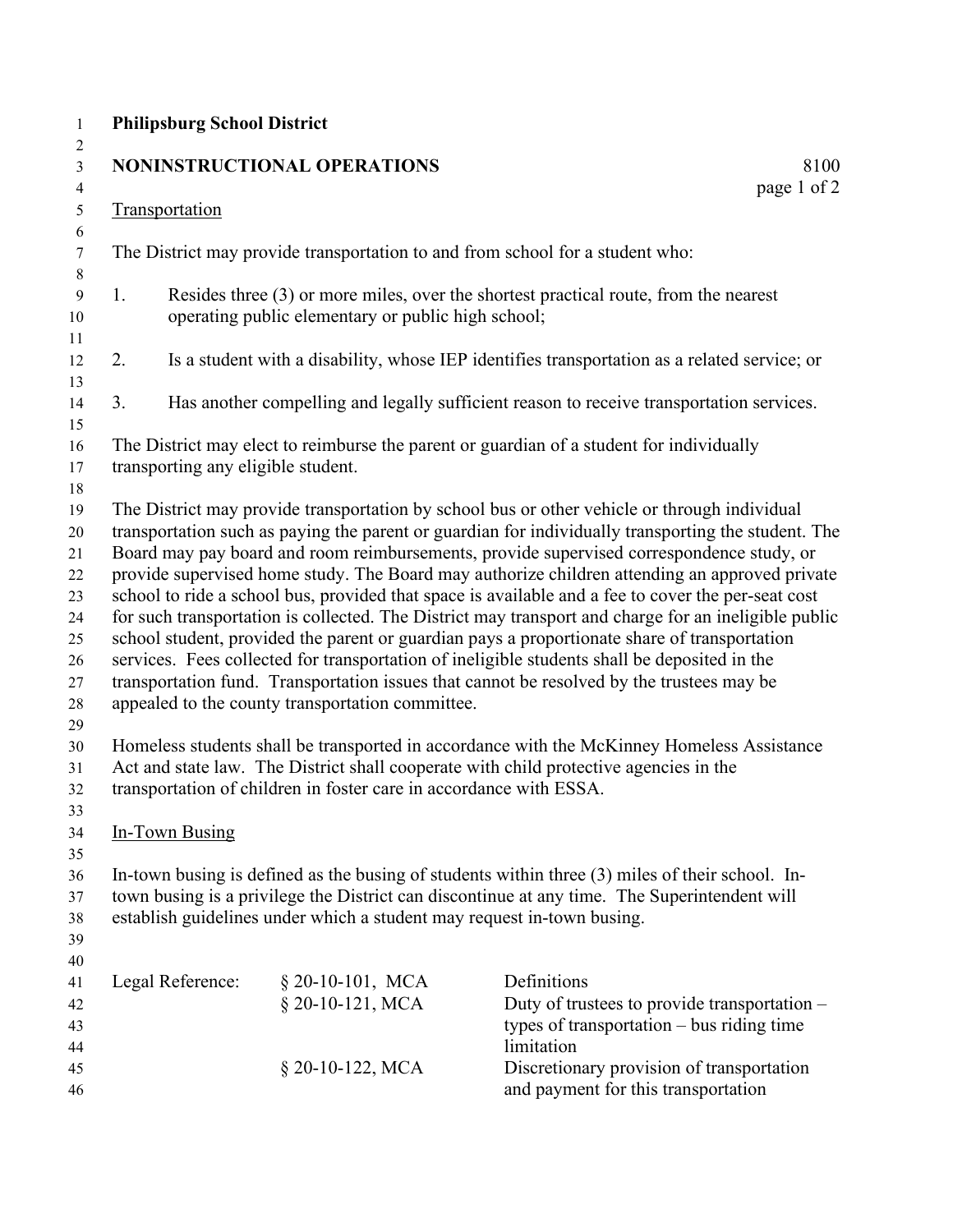|    |                 |                                                 | 8100                                      |
|----|-----------------|-------------------------------------------------|-------------------------------------------|
|    |                 |                                                 | page 2 of 2                               |
|    |                 |                                                 |                                           |
| 4  |                 | $§$ 20-10-123, MCA                              | Provision of transportation for nonpublic |
|    |                 |                                                 | school children                           |
| 6  |                 | 10.7.101, et seq., ARM                          | <b>Pupil Transportation</b>               |
|    |                 | 10.64.101-700, et seq., ARM Transportation      |                                           |
| 8  |                 | No Child Left Behind Act of 2001 (P.L. 107-110) |                                           |
| 9  |                 |                                                 |                                           |
| 10 | Policy History: |                                                 |                                           |
| 11 | Adopted on:     |                                                 |                                           |
| 12 | Reviewed on:    |                                                 |                                           |
| 13 | Revised on:     |                                                 |                                           |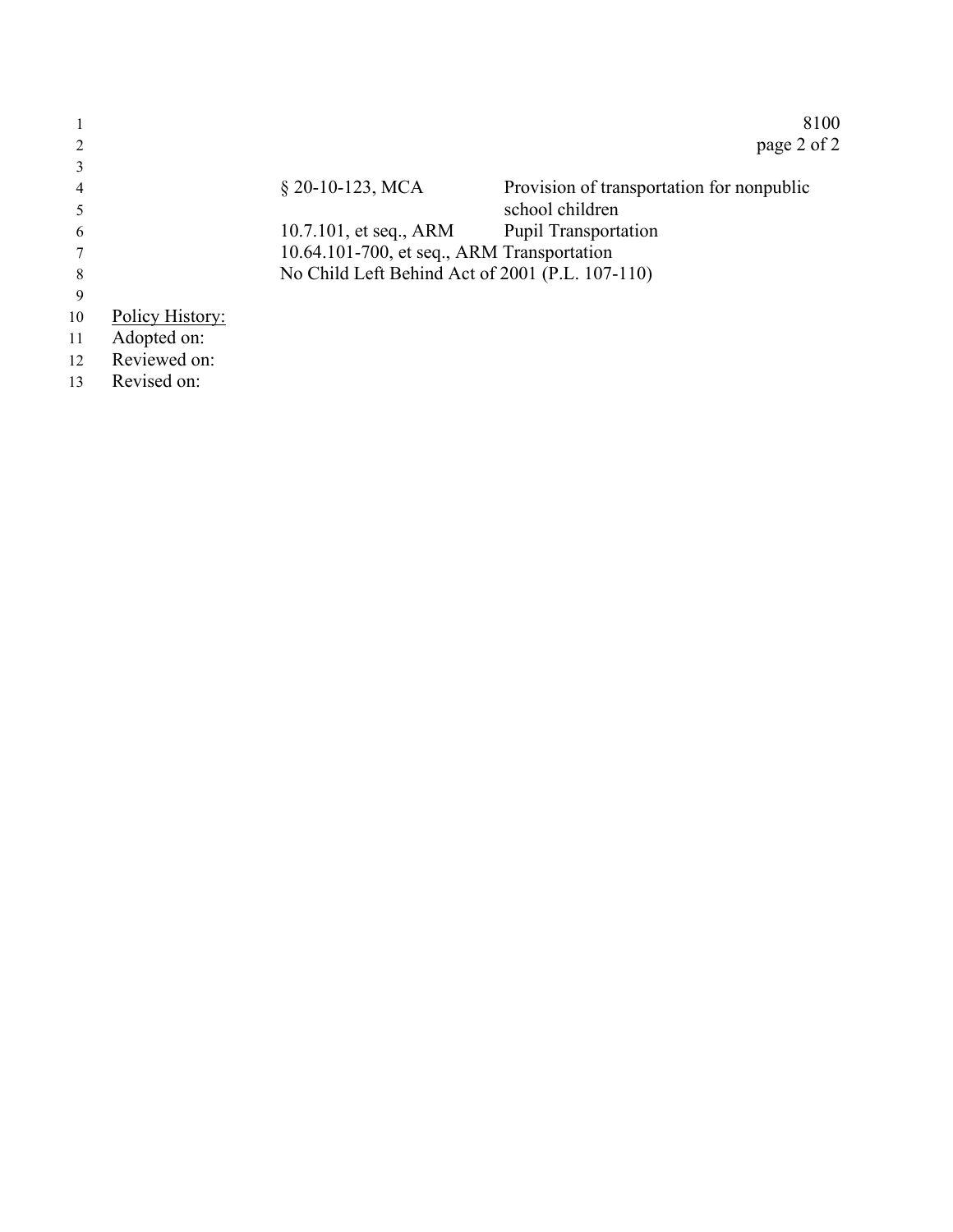|    | <b>Philipsburg School District</b>                                                                                                                                                                                                                                                                                                                                                                                                                                                                                        |
|----|---------------------------------------------------------------------------------------------------------------------------------------------------------------------------------------------------------------------------------------------------------------------------------------------------------------------------------------------------------------------------------------------------------------------------------------------------------------------------------------------------------------------------|
|    | NONINSTRUCTIONAL OPERATIONS<br>8110                                                                                                                                                                                                                                                                                                                                                                                                                                                                                       |
|    | page 1 of 3<br><b>Bus Routes and Schedules</b>                                                                                                                                                                                                                                                                                                                                                                                                                                                                            |
|    | The Superintendent's designee is responsible for scheduling bus transportation, including<br>determination of routes and bus stops. Such routes are subject to approval of the county<br>transportation committee. The purpose of bus scheduling and routing is to achieve maximum<br>service with a minimum fleet of buses consistent with providing safe and reasonably equal<br>service to all bus students.                                                                                                           |
|    | In order to operate the transportation system as safely and efficiently as possible, the following<br>factors shall be considered in establishing bus routes:                                                                                                                                                                                                                                                                                                                                                             |
| 1. | A school bus route shall be established with due consideration of the sum total of local<br>conditions affecting the safety, economic soundness, and convenience of its operation,<br>including road conditions, condition of bridges and culverts, hazardous crossings,<br>presence of railroad tracks and arterial highways, extreme weather conditions and<br>variations, length of route, number of families and children to be serviced, availability of<br>turnaround points, capacity of bus, and related factors. |
| 2. | The District may extend a bus route across another transportation service area, if it is<br>necessary in order to provide transportation to students in the District's own<br>transportation service area. A district may not transport students from outside its<br>transportation service area.                                                                                                                                                                                                                         |
| 3. | No school child attending an elementary school shall be required to ride the school bus<br>under average road conditions more than one (1) hour without consent of the child's<br>parent or guardian.                                                                                                                                                                                                                                                                                                                     |
| 4. | School bus drivers are encouraged to make recommendations in regard to establishing or<br>changing routes.                                                                                                                                                                                                                                                                                                                                                                                                                |
| 5. | Parents should be referred to the Superintendent for any request of change in routes,<br>stops, or schedules.                                                                                                                                                                                                                                                                                                                                                                                                             |
|    | The Board reserves the right to change, alter, add, or delete any route at any time such changes<br>are deemed in the best interest of the District, subject to approval by the county transportation<br>committee.                                                                                                                                                                                                                                                                                                       |
|    | <b>Bus Stops</b>                                                                                                                                                                                                                                                                                                                                                                                                                                                                                                          |
|    | Buses should stop only at designated places approved by school authorities. Exceptions should<br>be made only in cases of emergency and inclement weather conditions.                                                                                                                                                                                                                                                                                                                                                     |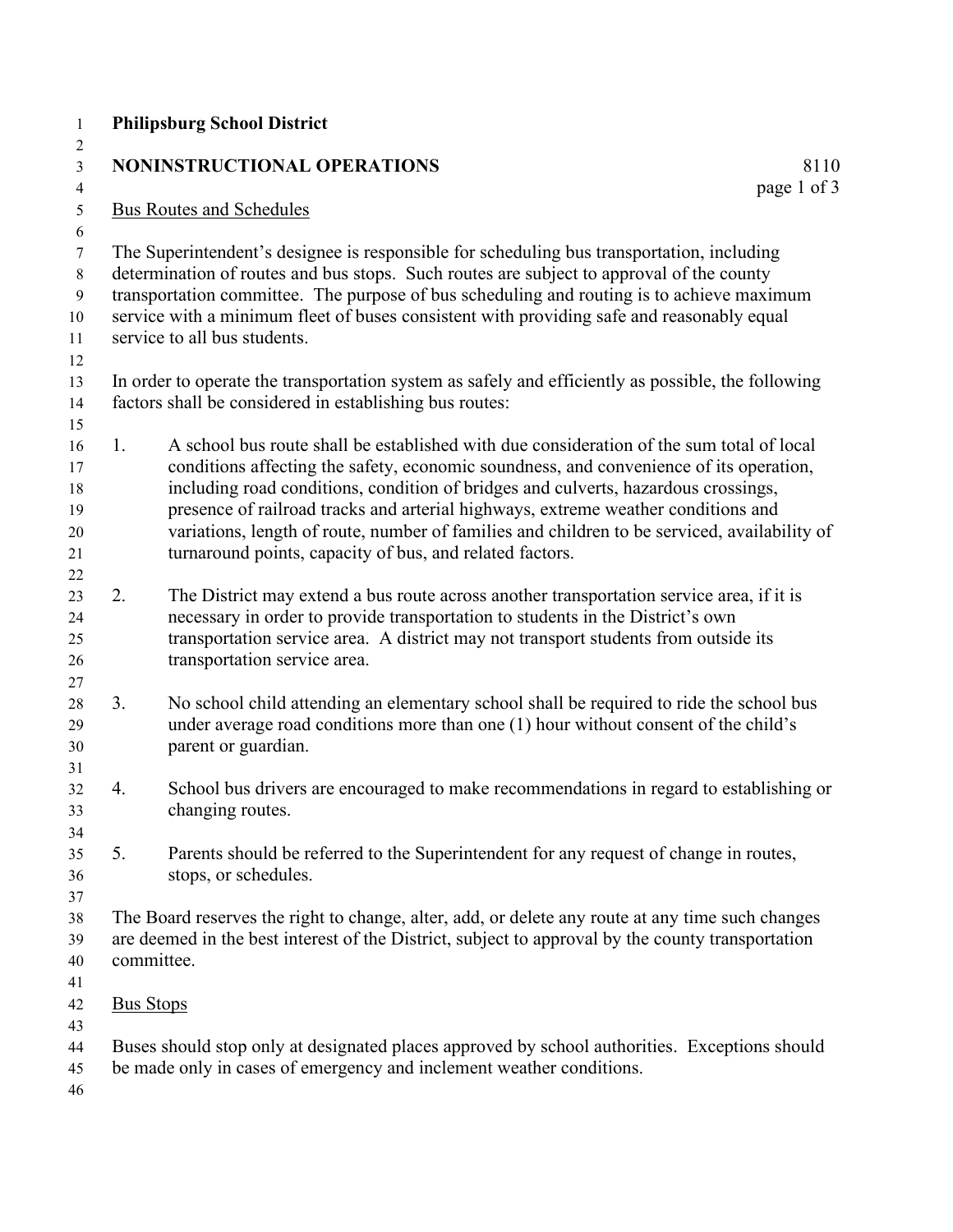| 1                                      | 8110                                                                                                                                                                                                                                                                                                                                                                                                                                                                                                                                                                                                                                                           |  |  |  |
|----------------------------------------|----------------------------------------------------------------------------------------------------------------------------------------------------------------------------------------------------------------------------------------------------------------------------------------------------------------------------------------------------------------------------------------------------------------------------------------------------------------------------------------------------------------------------------------------------------------------------------------------------------------------------------------------------------------|--|--|--|
| 2                                      | page 2 of 3                                                                                                                                                                                                                                                                                                                                                                                                                                                                                                                                                                                                                                                    |  |  |  |
| 3<br>$\overline{4}$<br>5<br>6<br>7     | Bus stops shall be chosen with safety in mind. Points shall be selected where motorists<br>approaching from either direction will have a clear view of the bus for a distance of at least three<br>hundred (300) to five hundred (500) feet.                                                                                                                                                                                                                                                                                                                                                                                                                   |  |  |  |
| 8<br>$\overline{9}$<br>10<br>11        | School loading and unloading zones are to be established and marked to provide safe and orderly<br>loading and unloading of students. The principal of each building is responsible for the conduct<br>of students waiting in loading zones.                                                                                                                                                                                                                                                                                                                                                                                                                   |  |  |  |
| 12<br>13                               | Delay in Schedule                                                                                                                                                                                                                                                                                                                                                                                                                                                                                                                                                                                                                                              |  |  |  |
| 14<br>15<br>16                         | The driver is to notify the administration of a delay in schedule. The administration will notify<br>parents on routes and radio stations, if necessary.                                                                                                                                                                                                                                                                                                                                                                                                                                                                                                       |  |  |  |
| 17<br>18                               | Responsibilities - Students                                                                                                                                                                                                                                                                                                                                                                                                                                                                                                                                                                                                                                    |  |  |  |
| 19<br>20<br>21<br>22<br>23             | Students must realize that safety is based on group conduct. Talk should be in conversational<br>tones at all times. There should be no shouting or loud talking which may distract the bus driver.<br>There should be no shouting at passersby. Students should instantly obey any command or<br>suggestions from the driver and/or his/her assistants.                                                                                                                                                                                                                                                                                                       |  |  |  |
| 24<br>25                               | Responsibilities - Parents                                                                                                                                                                                                                                                                                                                                                                                                                                                                                                                                                                                                                                     |  |  |  |
| 26<br>27<br>28<br>29                   | The interest and assistance of each parent is a valued asset to the transportation program.<br>Parents' efforts toward making each bus trip a safe and pleasant experience are requested and<br>appreciated. The following suggestions are only three of the many ways parents can assist:                                                                                                                                                                                                                                                                                                                                                                     |  |  |  |
| 30<br>31<br>32<br>33                   | Ensure that students are at the bus stop in sufficient time to efficiently meet the bus.<br>1.<br>Properly prepare children for weather conditions.<br>2.<br>Encourage school bus safety at home. Caution children regarding safe behavior and<br>3.<br>conduct while riding the school bus.                                                                                                                                                                                                                                                                                                                                                                   |  |  |  |
| 34<br>35<br>36                         | <b>Safety</b>                                                                                                                                                                                                                                                                                                                                                                                                                                                                                                                                                                                                                                                  |  |  |  |
| 37<br>38<br>39                         | The Superintendent will develop written rules establishing procedures for bus safety and<br>emergency exit drills and for student conduct while riding buses.                                                                                                                                                                                                                                                                                                                                                                                                                                                                                                  |  |  |  |
| 40<br>41<br>42<br>43<br>44<br>45<br>46 | If the bus and driver are present, the driver is responsible for the safety of his/her passengers,<br>particularly for those who must cross a roadway prior to loading or after leaving the bus. Except<br>in emergencies, no bus driver shall order or allow a student to board or disembark at other than<br>his/her assigned stop unless so authorized by the Superintendent. In order to assure the safety of<br>all, the bus driver may hold students accountable for their conduct during the course of<br>transportation and may recommend corrective action against a student. Bus drivers are expressly<br>prohibited from using corporal punishment. |  |  |  |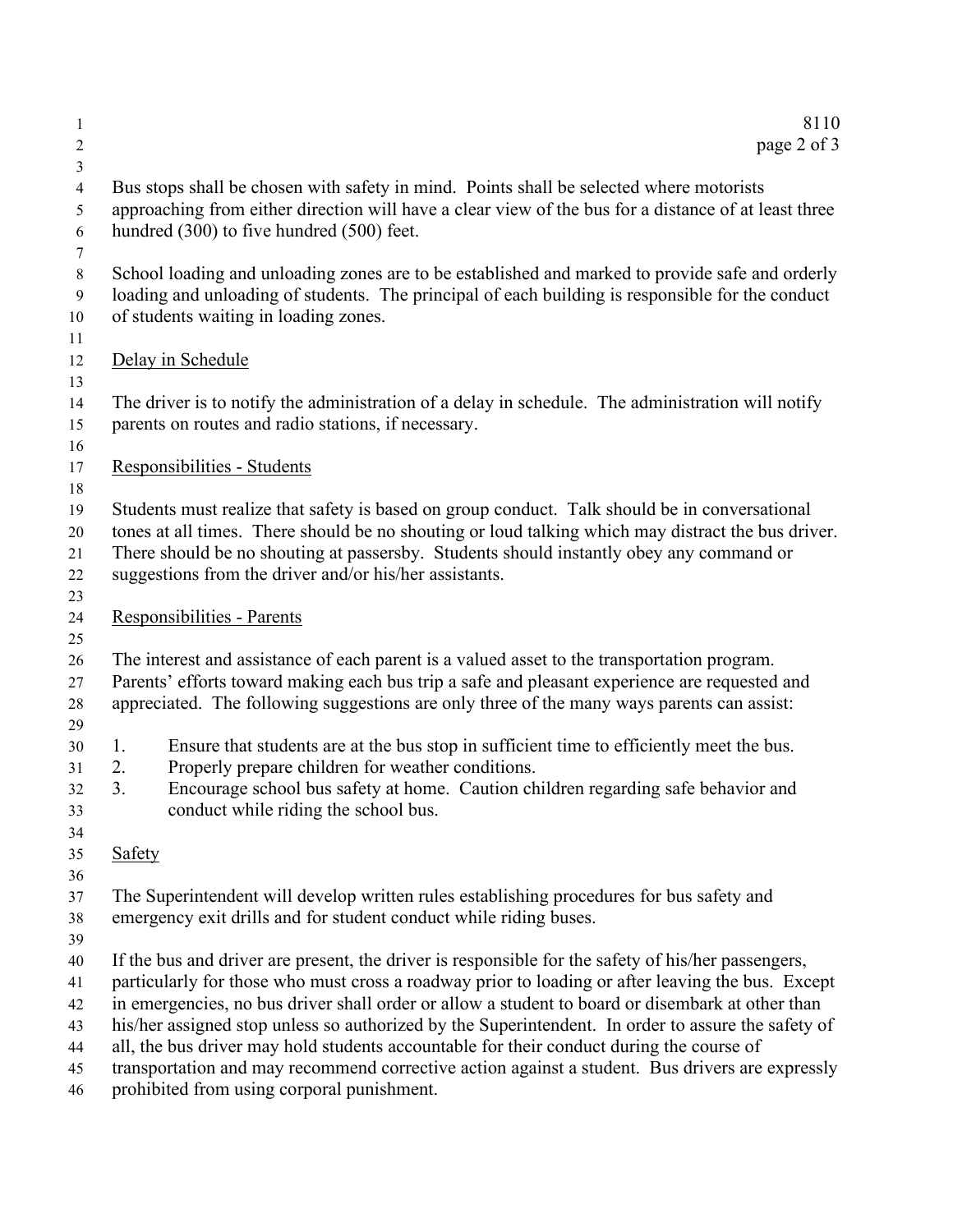| 1              |                         |                    | 8110                                                                                                                                                                                         |
|----------------|-------------------------|--------------------|----------------------------------------------------------------------------------------------------------------------------------------------------------------------------------------------|
| 2              |                         |                    | page 3 of 3                                                                                                                                                                                  |
| $\mathfrak{Z}$ |                         |                    |                                                                                                                                                                                              |
| $\overline{4}$ |                         |                    | The bus driver is responsible for the use of the warning and stop signaling systems and the                                                                                                  |
| 5              |                         |                    | consequent protection of his/her passengers. Failure to use the system constitutes negligence on                                                                                             |
| 6              | the part of the driver. |                    |                                                                                                                                                                                              |
| 7              |                         |                    |                                                                                                                                                                                              |
| 8              | Inclement Weather       |                    |                                                                                                                                                                                              |
| 9              |                         |                    |                                                                                                                                                                                              |
| 10             |                         |                    | The Board recognizes the unpredictability and resulting dangers associated with weather in                                                                                                   |
| 11             |                         |                    | Montana. In the interest of safety and operational efficiency, the Superintendent is empowered                                                                                               |
| 12<br>13       |                         |                    | to make decisions as to emergency operation of buses, cancellation of bus routes, and closing of<br>school, in accordance with his or her best judgment. The Board may develop guidelines in |
| 14             |                         |                    | cooperation with the Superintendent to assist the Superintendent in making such decisions.                                                                                                   |
| 15             |                         |                    |                                                                                                                                                                                              |
| 16             |                         |                    |                                                                                                                                                                                              |
| 17             | Legal Reference:        | $§$ 20-10-106, MCA | Determination of mileage distances                                                                                                                                                           |
| 18             |                         | $§$ 20-10-121, MCA | Duty of trustees to provide transportation $-$ types of                                                                                                                                      |
| 19             |                         |                    | $transportation - bus riding time limitation$                                                                                                                                                |
| 20             |                         | $§$ 20-10-132, MCA | Duties of county transportation committee                                                                                                                                                    |
| 21             |                         |                    |                                                                                                                                                                                              |
| 22             | Policy History:         |                    |                                                                                                                                                                                              |
| 23             | Adopted on:             |                    |                                                                                                                                                                                              |
| 24             | Reviewed on:            |                    |                                                                                                                                                                                              |
| 25             | Revised on:             |                    |                                                                                                                                                                                              |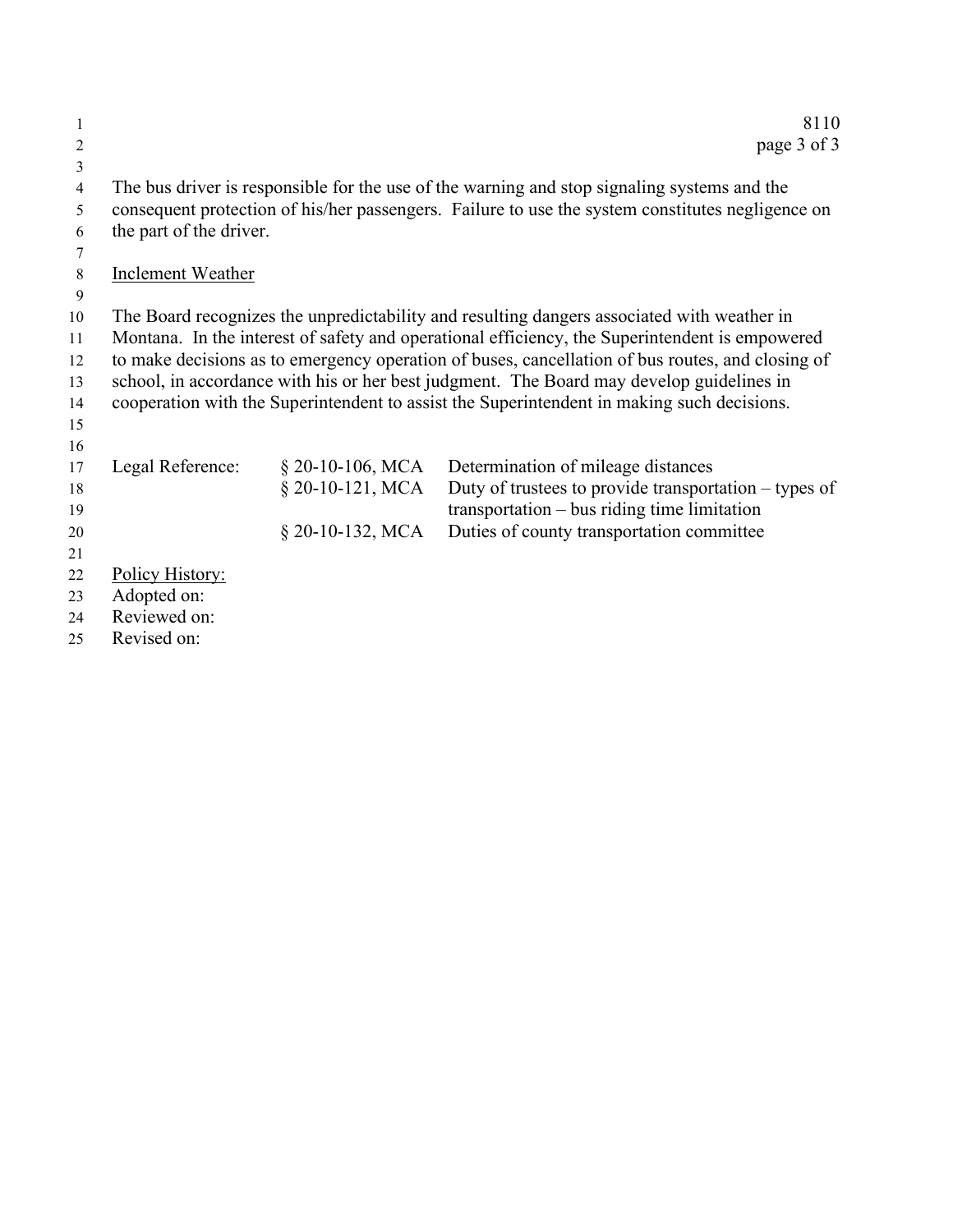|     |                                                               | <b>NONINSTRUCTIONAL OPERATIONS</b>                             | 8111                                                                                                                                                                                                                                                                                                                                                                                                                                                                                                                                                                                                                    |
|-----|---------------------------------------------------------------|----------------------------------------------------------------|-------------------------------------------------------------------------------------------------------------------------------------------------------------------------------------------------------------------------------------------------------------------------------------------------------------------------------------------------------------------------------------------------------------------------------------------------------------------------------------------------------------------------------------------------------------------------------------------------------------------------|
|     |                                                               | <b>Transportation of Students With Disabilities</b>            |                                                                                                                                                                                                                                                                                                                                                                                                                                                                                                                                                                                                                         |
|     |                                                               | appropriate education placement. Transportation is defined as: | Transportation shall be provided as a related service, when a student with a disability requires<br>special transportation in order to benefit from special education or to have access to an                                                                                                                                                                                                                                                                                                                                                                                                                           |
| (a) |                                                               | Travel to and from school and between schools;                 |                                                                                                                                                                                                                                                                                                                                                                                                                                                                                                                                                                                                                         |
| (b) |                                                               | student's instructional program;                               | Travel in and around school buildings or to those activities that are a regular part of the                                                                                                                                                                                                                                                                                                                                                                                                                                                                                                                             |
| (c) |                                                               |                                                                | Specialized equipment (such as special or adapted buses, lifts, and ramps) if required to<br>provide special transportation for a student with disabilities.                                                                                                                                                                                                                                                                                                                                                                                                                                                            |
|     | "least restrictive environment."                              |                                                                | determine, on an individual basis, when a student with a disability requires this related service.<br>Such recommendations must be specified on the student's IEP. Only those children with<br>disabilities who qualify for transportation as a related service under the provisions of the IDEA<br>shall be entitled to special transportation. All other children with disabilities in the District have<br>access to the District's regular transportation system under policies and procedures applicable to<br>all District students. Utilizing the District's regular transportation service shall be viewed as a |
|     | Mode of Transportation                                        |                                                                |                                                                                                                                                                                                                                                                                                                                                                                                                                                                                                                                                                                                                         |
|     | reimbursement.                                                |                                                                | One of the District's education buses will be the preferred mode of transportation. Exceptions<br>may be made in situations where buses are prohibited from entering certain subdivisions due to<br>inadequate turning space, or when distance from school may seriously impact bus scheduling. In<br>such situations, other arrangements, such as an individual transportation contract, may be<br>arranged with parents. Such voluntary agreement will stipulate in writing the terms of                                                                                                                              |
|     | Cross Reference:                                              | 3300                                                           | <b>Corrective Actions and Punishment</b>                                                                                                                                                                                                                                                                                                                                                                                                                                                                                                                                                                                |
|     | Legal Reference:                                              | 10.16.3820, ARM                                                | Transportation for Special Education Students with<br><b>Disabilities</b>                                                                                                                                                                                                                                                                                                                                                                                                                                                                                                                                               |
|     | Policy History:<br>Adopted on:<br>Reviewed on:<br>Revised on: |                                                                |                                                                                                                                                                                                                                                                                                                                                                                                                                                                                                                                                                                                                         |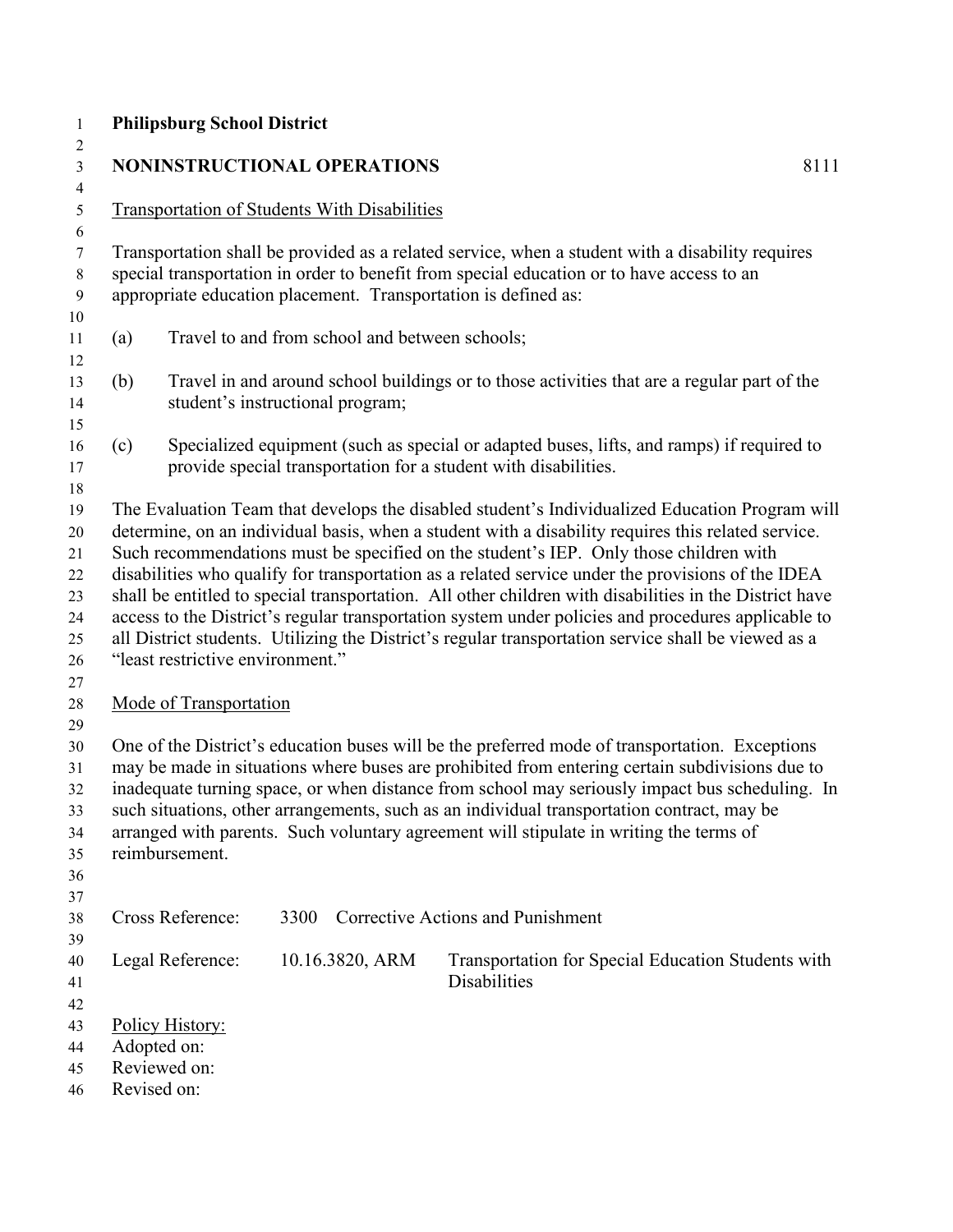#### **Philipsburg School District** 3 NONINSTRUCTIONAL OPERATIONS 8121 District-Owned Vehicles

 The District owns and maintains certain vehicles. These are for use by properly authorized personnel of the District for District business purposes.

Any driver who receives a citation for a driving violation while operating a District vehicle shall

- personally pay all fines levied. All citations received while the driver is a District employee,
- whether operating a District vehicle or not, must be reported and may result in disciplinary action up to and including termination.
- 
- Bus and Vehicle Maintenance, District
- 

Buses used in the District's transportation program shall be in safe and legal operating condition.

All buses shall be inspected by the Department of Justice, Montana Highway Patrol, before the

beginning of each semester. The Superintendent will establish a specific list of tasks bus drivers

will perform on a daily basis. All other District vehicles shall be maintained following

established programs developed by the Superintendent.

- Policy History:
- Adopted on:
- Reviewed on:

Revised on: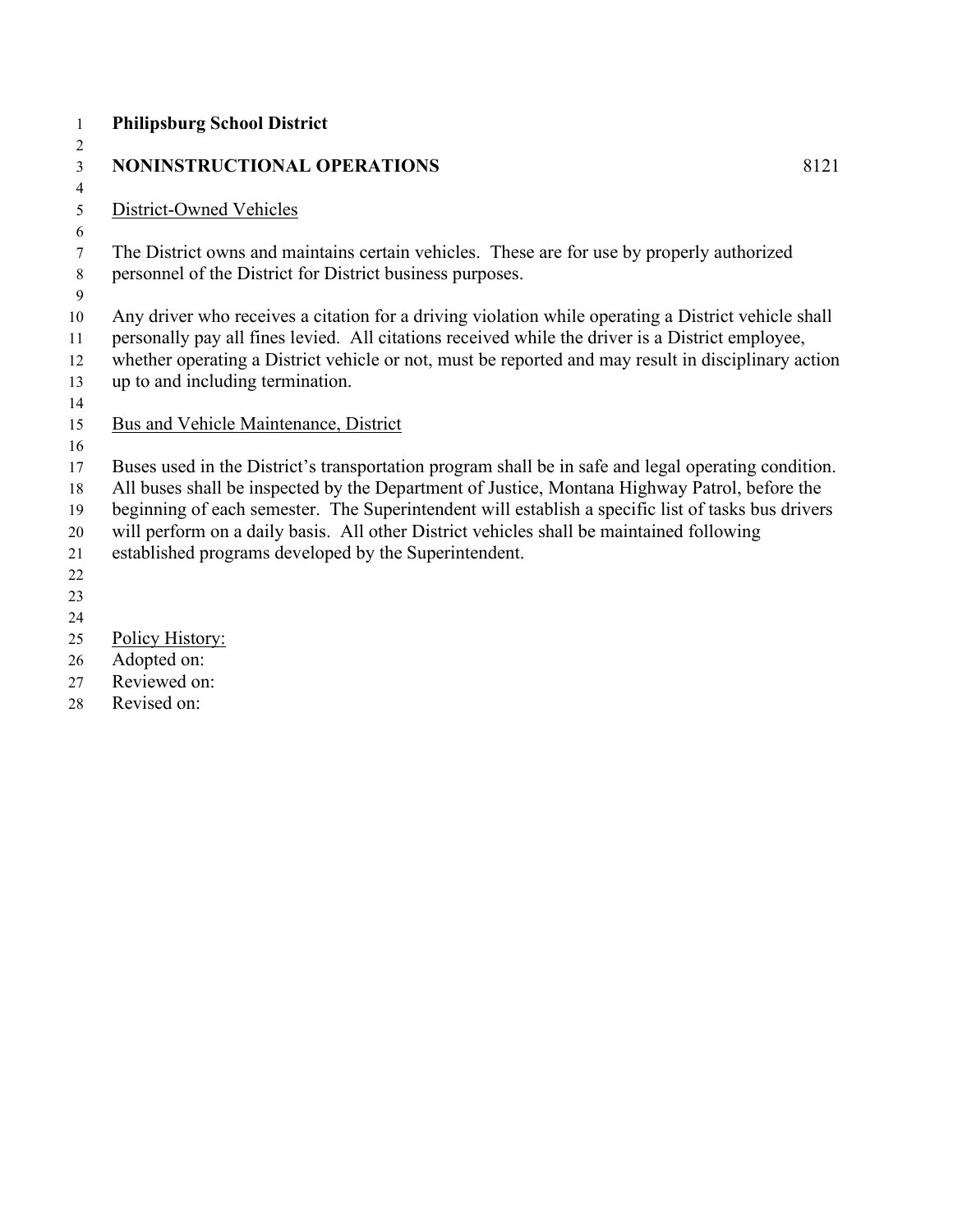#### **Philipsburg School District**  $\frac{1}{2}$

| Z<br>$\mathfrak{Z}$              |                                           | NONINSTRUCTIONAL OPERATIONS                          |                                                                                                                                                                                                                                                                                                          | 8123 |  |
|----------------------------------|-------------------------------------------|------------------------------------------------------|----------------------------------------------------------------------------------------------------------------------------------------------------------------------------------------------------------------------------------------------------------------------------------------------------------|------|--|
| $\overline{4}$<br>$\mathfrak{S}$ | <b>Driver Training and Responsibility</b> |                                                      |                                                                                                                                                                                                                                                                                                          |      |  |
| 6                                |                                           |                                                      |                                                                                                                                                                                                                                                                                                          |      |  |
| $\tau$<br>8<br>9                 |                                           |                                                      | Bus drivers shall observe all state statutes and administrative rules governing traffic safety and<br>school bus operation. At the beginning of each school year, the District will provide each driver<br>with a copy of the District's written rules for bus drivers and for student conduct on buses. |      |  |
| 10                               |                                           |                                                      |                                                                                                                                                                                                                                                                                                          |      |  |
| 11<br>12                         |                                           |                                                      | Each bus driver will meet the qualifications established by the Superintendent of Public<br>Instruction, including possession of a valid Montana commercial driver's license (with school                                                                                                                |      |  |
| 13                               |                                           |                                                      | bus "S" and passenger "P" endorsements), receive ten (10) hours of in-service annually, and                                                                                                                                                                                                              |      |  |
| 14                               |                                           |                                                      | Department of Transportation-approved physician's certification that he or she is medically                                                                                                                                                                                                              |      |  |
| 15                               |                                           |                                                      | qualified for employment as a bus driver. The bus driver shall secure a valid standard first aid                                                                                                                                                                                                         |      |  |
| 16                               |                                           |                                                      | certificate from an authorized instructor, within two (2) months after being employed, and                                                                                                                                                                                                               |      |  |
| 17                               |                                           |                                                      | maintain a valid first aid certificate throughout employment as a bus driver. The bus driver must                                                                                                                                                                                                        |      |  |
| 18                               | have five (5) years driving experience.   |                                                      |                                                                                                                                                                                                                                                                                                          |      |  |
| 19                               |                                           |                                                      |                                                                                                                                                                                                                                                                                                          |      |  |
| 20                               |                                           |                                                      | A school bus driver is prohibited from operating a school bus while using a cellular phone,                                                                                                                                                                                                              |      |  |
| 21                               |                                           | including hands free cellular phone devices, except: |                                                                                                                                                                                                                                                                                                          |      |  |
| 22                               |                                           | (1) During an emergency situation;                   |                                                                                                                                                                                                                                                                                                          |      |  |
| 23                               |                                           |                                                      | (2) To call for assistance if there is a mechanical breakdown or other mechanical                                                                                                                                                                                                                        |      |  |
| 24                               | problem;                                  |                                                      |                                                                                                                                                                                                                                                                                                          |      |  |
| 25                               |                                           | (3) When the school bus is parked.                   |                                                                                                                                                                                                                                                                                                          |      |  |
| 26                               |                                           |                                                      |                                                                                                                                                                                                                                                                                                          |      |  |
| 27                               |                                           |                                                      | A teacher, coach, or other certified staff member assigned to accompany students on a bus will                                                                                                                                                                                                           |      |  |
| 28                               |                                           |                                                      | have primary responsibility for behavior of students in his or her charge. The bus driver has final                                                                                                                                                                                                      |      |  |
| 29                               |                                           |                                                      | authority and responsibility for the bus. The Superintendent will establish written procedures for                                                                                                                                                                                                       |      |  |
| 30                               | bus drivers.                              |                                                      |                                                                                                                                                                                                                                                                                                          |      |  |
| 31                               |                                           |                                                      |                                                                                                                                                                                                                                                                                                          |      |  |
| 32                               |                                           |                                                      |                                                                                                                                                                                                                                                                                                          |      |  |
| 33                               |                                           |                                                      |                                                                                                                                                                                                                                                                                                          |      |  |
| 34                               | Legal Reference:                          | $\S$ 20-10-103, MCA                                  | School bus driver qualifications                                                                                                                                                                                                                                                                         |      |  |
| 35                               |                                           | 10.7.111, ARM                                        | Qualification of Bus Drivers                                                                                                                                                                                                                                                                             |      |  |
| 36                               |                                           | 10.64.201, ARM                                       | Drivers                                                                                                                                                                                                                                                                                                  |      |  |
| 37                               |                                           | § 50-46-205, MCA                                     | Limitations of Medical Marijuana Act                                                                                                                                                                                                                                                                     |      |  |
| 38                               |                                           |                                                      |                                                                                                                                                                                                                                                                                                          |      |  |
| 39                               | Policy History:                           |                                                      |                                                                                                                                                                                                                                                                                                          |      |  |
| 40                               | Adopted on:                               |                                                      |                                                                                                                                                                                                                                                                                                          |      |  |
| 41                               | Reviewed on:                              |                                                      |                                                                                                                                                                                                                                                                                                          |      |  |
| 42                               | Revised on:                               |                                                      |                                                                                                                                                                                                                                                                                                          |      |  |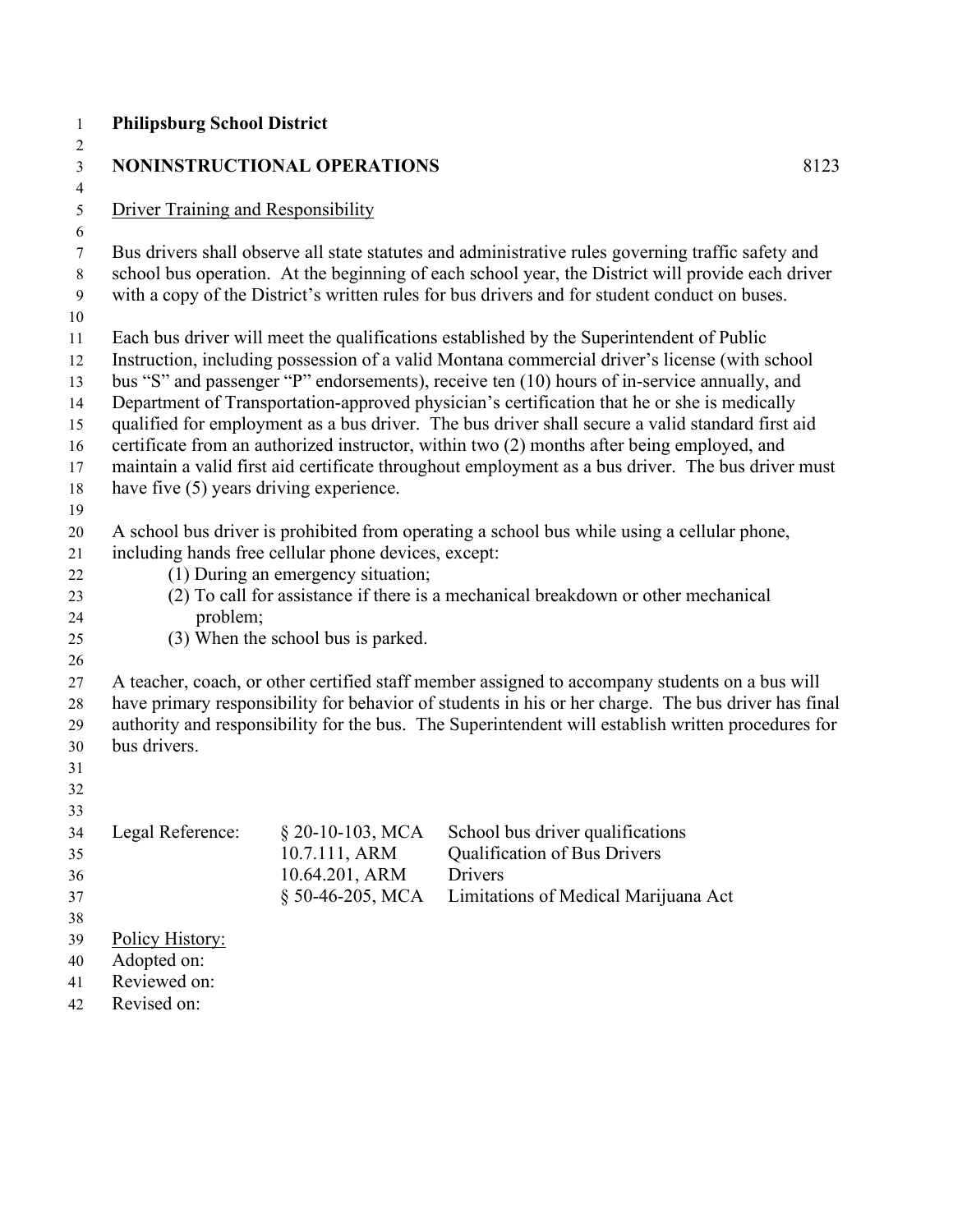| $\mathbf{1}$        | <b>Philipsburg School District</b>                                                                                                                                                              |      |                           |                                                                                                   |
|---------------------|-------------------------------------------------------------------------------------------------------------------------------------------------------------------------------------------------|------|---------------------------|---------------------------------------------------------------------------------------------------|
| $\overline{c}$      |                                                                                                                                                                                                 |      |                           |                                                                                                   |
| 3<br>$\overline{4}$ | NONINSTRUCTIONAL OPERATIONS                                                                                                                                                                     |      |                           | 8124                                                                                              |
| 5                   | <b>Student Conduct on Buses</b>                                                                                                                                                                 |      |                           |                                                                                                   |
| 6                   |                                                                                                                                                                                                 |      |                           |                                                                                                   |
| 7                   |                                                                                                                                                                                                 |      |                           | The Superintendent will establish written rules of conduct for students riding school buses. Such |
| 8                   |                                                                                                                                                                                                 |      |                           | rules will be reviewed annually by the Superintendent and revised if necessary. At the beginning  |
| $\mathbf{9}$        | of each school year, a copy of the rules of conduct for students riding buses will be provided to                                                                                               |      |                           |                                                                                                   |
| 10                  | students, and the classroom teacher and bus driver will review the rules with the students. A                                                                                                   |      |                           |                                                                                                   |
| 11                  |                                                                                                                                                                                                 |      |                           | copy of the rules will be posted in each bus and will be available upon request at the District   |
| 12                  | office and in each building principal's office.                                                                                                                                                 |      |                           |                                                                                                   |
| 13                  |                                                                                                                                                                                                 |      |                           |                                                                                                   |
| 14<br>15            | The bus driver is responsible for enforcing the rules and will work closely with a parent and<br>building principal to modify a student's behavior. Rules shall include consistent consequences |      |                           |                                                                                                   |
| 16                  |                                                                                                                                                                                                 |      |                           | for student misbehavior. A recommendation for permanent termination of bus privileges,            |
| 17                  |                                                                                                                                                                                                 |      |                           | accompanied by a written record of the incident(s) that led to the recommendation, shall be       |
| 18                  |                                                                                                                                                                                                 |      |                           | referred to the Superintendent for final determination. The student's parent or guardian may      |
| 19                  |                                                                                                                                                                                                 |      |                           | appeal a termination to the Board. No further appeal shall be allowed.                            |
| $20\,$              |                                                                                                                                                                                                 |      |                           |                                                                                                   |
| 21                  |                                                                                                                                                                                                 |      |                           |                                                                                                   |
| 22                  |                                                                                                                                                                                                 |      |                           |                                                                                                   |
| 23                  | Cross Reference:                                                                                                                                                                                | 3310 | <b>Student Discipline</b> |                                                                                                   |
| 24                  |                                                                                                                                                                                                 | 8111 |                           | Transportation of Students with Disabilities                                                      |
| 25<br>26            | Legal Reference:                                                                                                                                                                                |      | $$20-4-302, MCA$          | Discipline and punishment of pupils – definition of                                               |
| 27                  |                                                                                                                                                                                                 |      |                           | corporal punishment - penalty - defense                                                           |
| 28                  |                                                                                                                                                                                                 |      | § 20-5-201, MCA           | Duties and sanctions                                                                              |
| 29                  |                                                                                                                                                                                                 |      |                           |                                                                                                   |
| 30                  | Policy History:                                                                                                                                                                                 |      |                           |                                                                                                   |
| 31                  | Adopted on:                                                                                                                                                                                     |      |                           |                                                                                                   |
| 32                  | Reviewed on:                                                                                                                                                                                    |      |                           |                                                                                                   |
| 33                  | Revised on:                                                                                                                                                                                     |      |                           |                                                                                                   |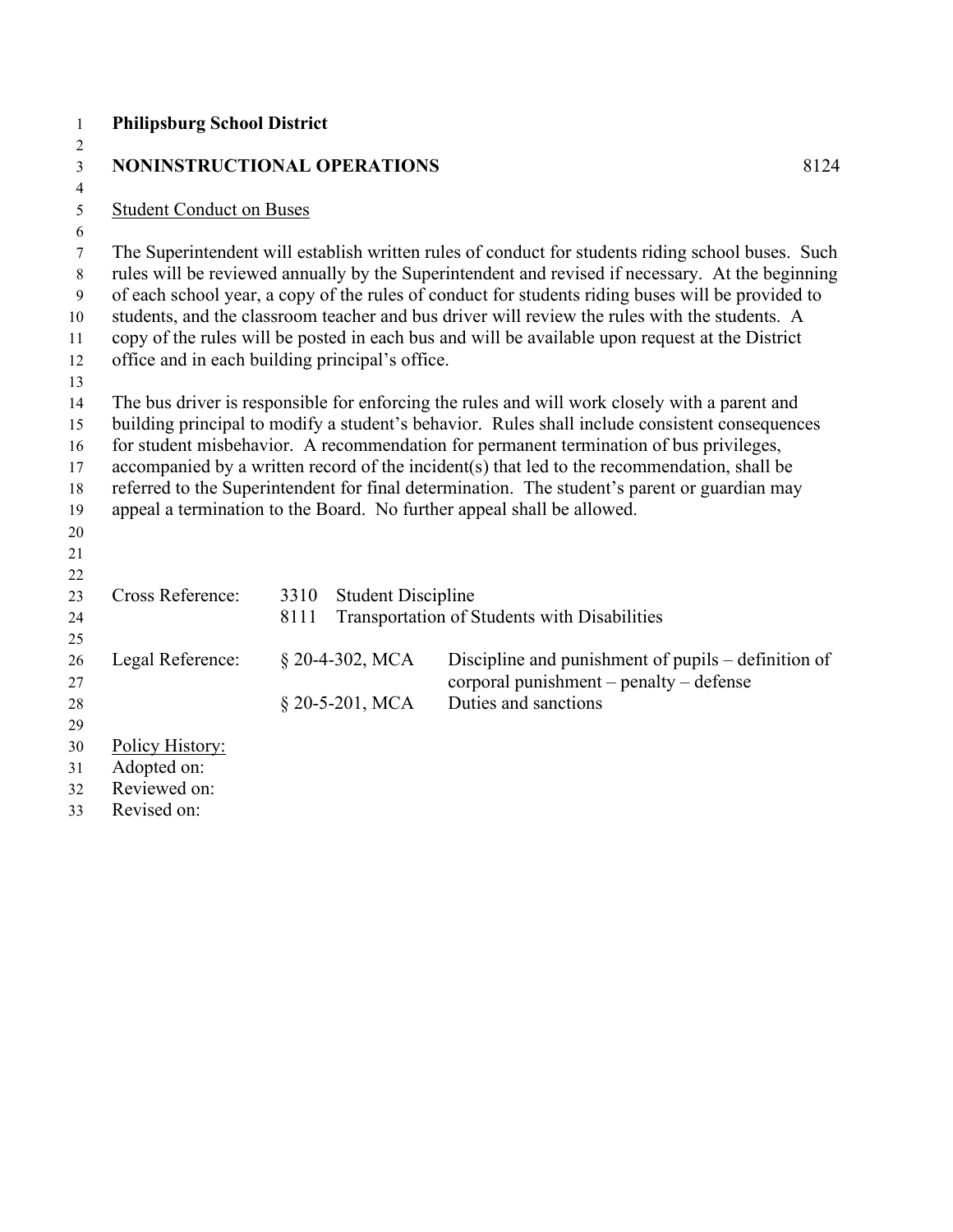## **Philipsburg School District**

 

## 3 NONINSTRUCTIONAL OPERATIONS 8132

#### Activity Trips

## The use of school buses is strictly limited to school activities. Buses may not be loaned or leased

- to non-school groups, unless permission is specifically granted by the Board. Buses will be
- operated by a qualified bus driver on all activity runs, and only authorized activity participants,
- professional staff, and chaperones assigned by the administration may ride the bus.
- 
- A duplicate copy of the passenger list will be made for all activity trips. One (1) copy will
- remain with the professional staff member in charge on the bus, and one (1) copy will be given to the Activities Director before the bus departs.
- 

- 
- Policy History:
- Adopted on:
- Reviewed on:
- Revised on: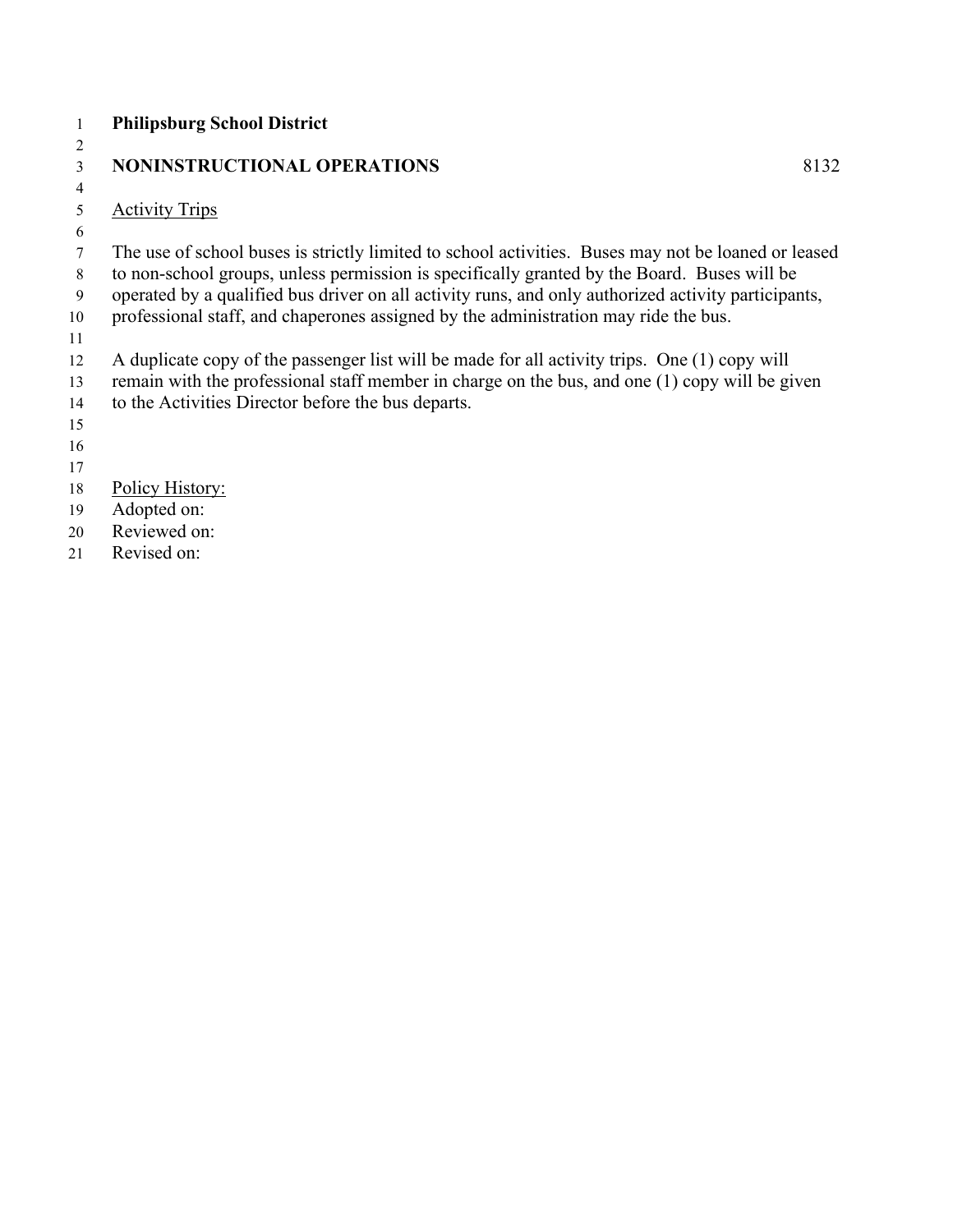| 1                                                | <b>Philipsburg School District</b>     |                                                |                                                                                                                                                                                                                                                                                                                                                                                                                                                                                                                                                                                                               | $\mathbf R$ |
|--------------------------------------------------|----------------------------------------|------------------------------------------------|---------------------------------------------------------------------------------------------------------------------------------------------------------------------------------------------------------------------------------------------------------------------------------------------------------------------------------------------------------------------------------------------------------------------------------------------------------------------------------------------------------------------------------------------------------------------------------------------------------------|-------------|
| 2<br>$\mathfrak{Z}$                              |                                        | NONINSTRUCTIONAL OPERATIONS                    |                                                                                                                                                                                                                                                                                                                                                                                                                                                                                                                                                                                                               | 8200        |
| $\overline{4}$<br>$\sqrt{5}$                     | Food Services                          |                                                |                                                                                                                                                                                                                                                                                                                                                                                                                                                                                                                                                                                                               |             |
| 6<br>$\tau$<br>8<br>$\boldsymbol{9}$<br>10<br>11 | federally connected indigent students. |                                                | The District supports the philosophy of the National School Lunch Program and will provide<br>wholesome, appetizing, and nutritious meals for children in District schools. The Board may<br>authorize a portion of federal funds received in lieu of taxes to be used to provide free meals for                                                                                                                                                                                                                                                                                                              |             |
| 12<br>13<br>14<br>15<br>16                       | meals.                                 |                                                | Because of the potential liability of the District, the food services program will not accept<br>donations of food without approval of the Board. Should the Board approve a food donation, the<br>Superintendent will establish inspection and handling procedures for the food and determine that<br>provisions of all state and local laws have been met before selling the food as part of school                                                                                                                                                                                                         |             |
| 17<br>18                                         | Commodities                            |                                                |                                                                                                                                                                                                                                                                                                                                                                                                                                                                                                                                                                                                               |             |
| 19<br>20<br>21                                   | Program for school meals.              |                                                | The District will use food commodities made available under the Federal Food Commodity                                                                                                                                                                                                                                                                                                                                                                                                                                                                                                                        |             |
| 22<br>23<br>24                                   | Free and Reduced-Price Food Services   |                                                |                                                                                                                                                                                                                                                                                                                                                                                                                                                                                                                                                                                                               |             |
| 25<br>26<br>27<br>28<br>29<br>30<br>31           |                                        |                                                | The District will provide free and reduced-price meals to students, according to the terms of the<br>National School Lunch Program and the laws, rules, and regulations of the state. The District<br>will inform parents of the eligibility standards for free or reduced-price meals. Identity of<br>students receiving free or reduced-price meals will be confidential, in accordance with National<br>School Lunch Program guidelines. A parent has the right to appeal to a designated hearing<br>official any decision with respect to his or her application for free or reduced-price food services. |             |
| 32<br>33<br>34                                   |                                        | with National School Lunch Program guidelines. | The Board may establish programs whereby meals may be provided in the District in accordance                                                                                                                                                                                                                                                                                                                                                                                                                                                                                                                  |             |
| 35<br>36<br>37                                   |                                        |                                                | The amount charged for such meals shall be sufficient to cover all costs of the meals, including<br>preparation labor and food, handling, utility, and equipment depreciation costs.                                                                                                                                                                                                                                                                                                                                                                                                                          |             |
| 38<br>39<br>40                                   | Legal Reference:                       | $§$ 20-10-204, MCA<br>§ 20-10-205, MCA         | Duties of trustees<br>Allocation of federal funds to school food services<br>fund for federally connected, indigent pupils                                                                                                                                                                                                                                                                                                                                                                                                                                                                                    |             |
| 41<br>42                                         |                                        | § 20-10-207, MCA                               | School food services fund                                                                                                                                                                                                                                                                                                                                                                                                                                                                                                                                                                                     |             |
| 43                                               | Policy History:                        |                                                |                                                                                                                                                                                                                                                                                                                                                                                                                                                                                                                                                                                                               |             |
| 44                                               | Adopted on:                            |                                                |                                                                                                                                                                                                                                                                                                                                                                                                                                                                                                                                                                                                               |             |
| 45                                               | Reviewed on:<br>Revised on:            |                                                |                                                                                                                                                                                                                                                                                                                                                                                                                                                                                                                                                                                                               |             |
| 46                                               |                                        |                                                |                                                                                                                                                                                                                                                                                                                                                                                                                                                                                                                                                                                                               |             |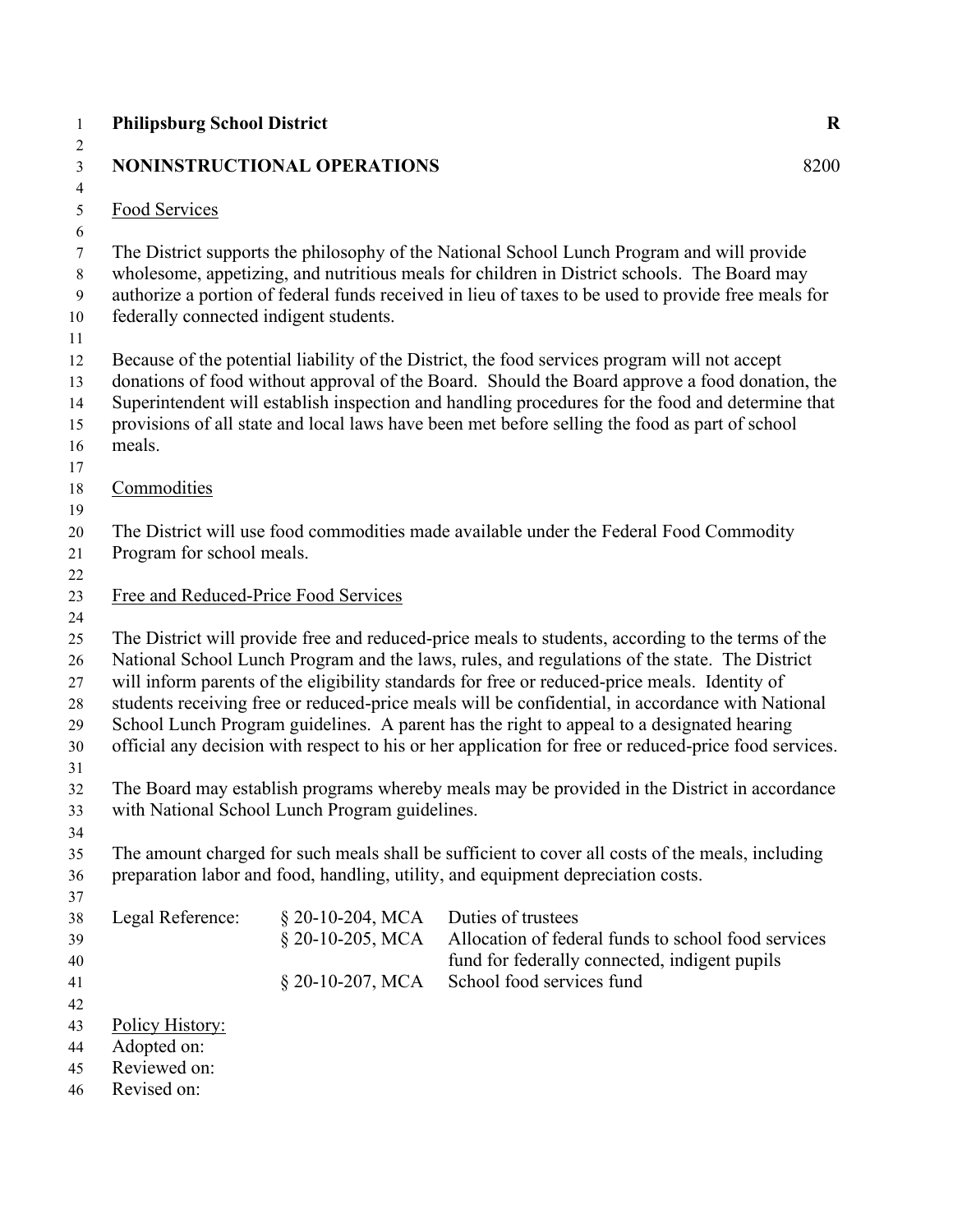| 1  | <b>Philipsburg School District</b> |                                                                                                      |      |
|----|------------------------------------|------------------------------------------------------------------------------------------------------|------|
| 2  |                                    |                                                                                                      |      |
| 3  |                                    | NONINSTRUCTIONAL OPERATIONS                                                                          | 8205 |
| 4  |                                    |                                                                                                      |      |
| 5  | <b>Meal Charges</b>                |                                                                                                      |      |
| 6  |                                    |                                                                                                      |      |
| 7  |                                    |                                                                                                      |      |
| 8  |                                    | The Philipsburg School District has eliminated the risk for unpaid meal charges by participating     |      |
| 9  |                                    | in the Community Eligibility Provisions (CEP) program, which is a meal service option for            |      |
| 10 |                                    | schools and school districts operating the school meal programs in high-poverty communities.         |      |
| 11 |                                    | CEP allows the school to provide breakfast and lunch at no cost to all enrolled children without     |      |
| 12 |                                    | the need to collect applications or establish individual eligibility for a four-year period, thereby |      |
| 13 |                                    | increasing access to school meals and eliminating unpaid meal charges.                               |      |
| 14 |                                    |                                                                                                      |      |
| 15 |                                    | Legal References: 2 C.F.R. § 200.426                                                                 |      |
| 16 |                                    | 7 C.F.R. Part 210                                                                                    |      |
| 17 |                                    | 7 C.F.R. § 245.5                                                                                     |      |
| 18 |                                    |                                                                                                      |      |
| 19 |                                    |                                                                                                      |      |
| 20 |                                    |                                                                                                      |      |
| 21 | Policy History:                    |                                                                                                      |      |
| 22 | Adopted on:                        |                                                                                                      |      |
| 23 | Reviewed on:                       |                                                                                                      |      |
| 24 | Revised on:                        |                                                                                                      |      |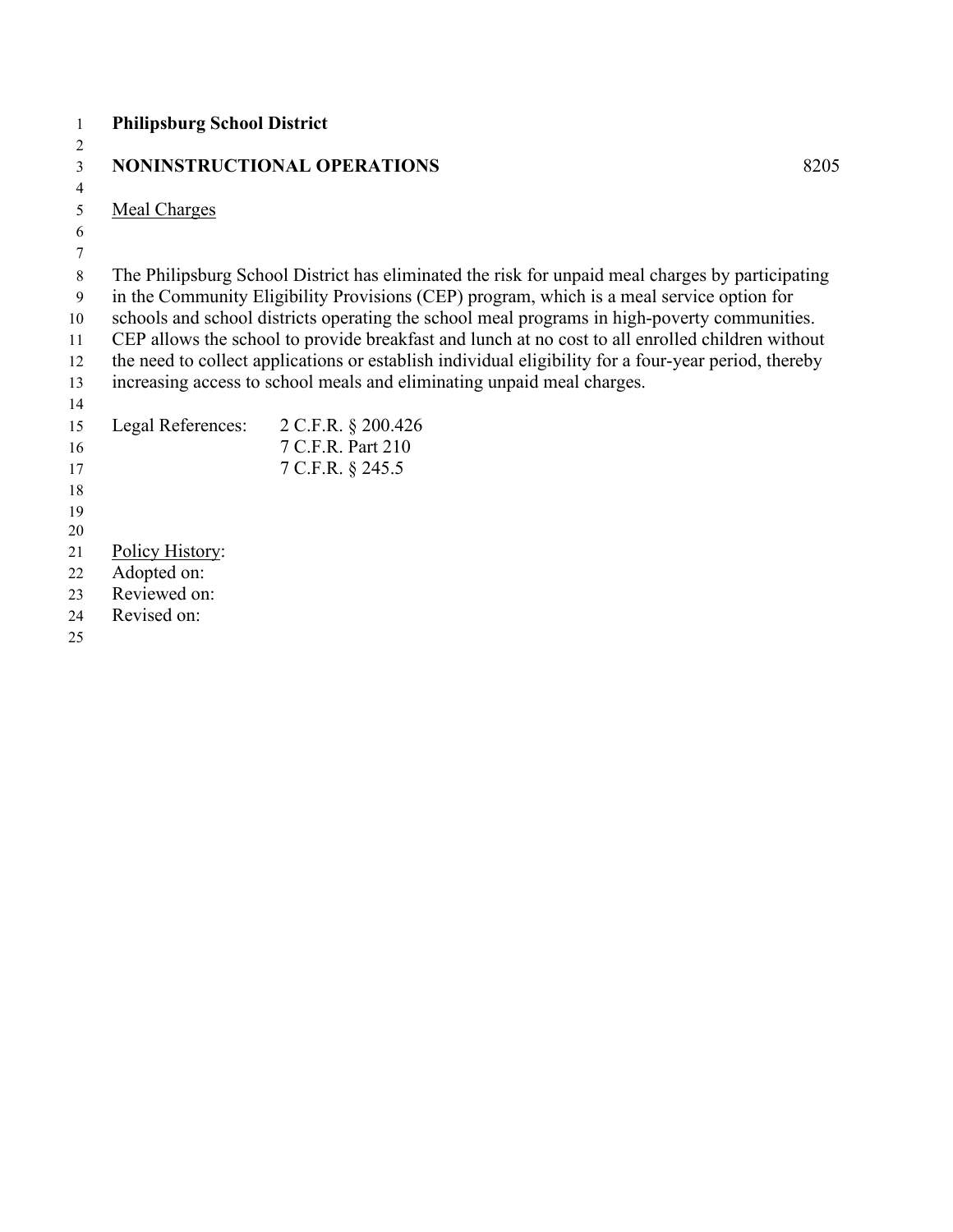| $\mathbf{1}$   | <b>Philipsburg School District</b> |                                                            |                                                                                                   |      |
|----------------|------------------------------------|------------------------------------------------------------|---------------------------------------------------------------------------------------------------|------|
| $\overline{c}$ |                                    |                                                            |                                                                                                   |      |
| 3              |                                    | <b>NON-INSTRUCTIONAL OPERATIONS</b>                        |                                                                                                   | 8225 |
| 4<br>5         | Tobacco Free Policy                |                                                            |                                                                                                   |      |
| 6              |                                    |                                                            |                                                                                                   |      |
| $\tau$         |                                    |                                                            | The District maintains tobacco-free buildings and grounds. Tobacco includes but is not limited to |      |
| $\,8\,$        |                                    |                                                            | cigarettes, cigars, snuff, smoking tobacco, smokeless tobacco, nicotine and any other tobacco     |      |
| 9              | innovation.                        |                                                            |                                                                                                   |      |
| 10             |                                    |                                                            |                                                                                                   |      |
| 11             |                                    |                                                            | Use of tobacco products in a public school building or on public school property is prohibited,   |      |
| 12             |                                    |                                                            | unless used in a classroom or on other school property as part of a lecture, demonstration, or    |      |
| 13             |                                    |                                                            | educational forum sanctioned by a school administrator or faculty member, concerning the risks    |      |
| 14             |                                    |                                                            | associated with using tobacco products or in connection with Native American cultural activities. |      |
| 15             |                                    |                                                            |                                                                                                   |      |
| 16             |                                    |                                                            | For the purpose of this policy, "public school building or public school property" means:         |      |
| 17             |                                    |                                                            |                                                                                                   |      |
| 18             |                                    |                                                            | Public land, fixtures, buildings, or other property owned or occupied by an institution for       |      |
| 19             |                                    |                                                            | the teaching of minor children, that is established and maintained under the laws of the          |      |
| 20             |                                    | state of Montana at public expense; and                    |                                                                                                   |      |
| 21             |                                    |                                                            |                                                                                                   |      |
| 22             |                                    |                                                            | Includes playgrounds, school steps, parking lots, administration buildings, athletic              |      |
| 23             |                                    | facilities, gymnasiums, locker rooms, and school vehicles. |                                                                                                   |      |
| 24             |                                    |                                                            |                                                                                                   |      |
| 25             |                                    |                                                            |                                                                                                   |      |
| 26             | discipline policies.               |                                                            | Violation of the policy by students and staff will be subject to actions outlined in District     |      |
| 27<br>28       |                                    |                                                            |                                                                                                   |      |
| 29             |                                    |                                                            |                                                                                                   |      |
| 30             |                                    |                                                            |                                                                                                   |      |
| 31             | Legal Reference:                   | § 20-1-220, MCA                                            | Use of tobacco product in public school                                                           |      |
| 32             |                                    |                                                            | building or on public school property                                                             |      |
| 33             |                                    |                                                            | prohibited                                                                                        |      |
| 34             |                                    |                                                            | §§ 50-40-101, et seq., MCA Montana Clean Indoor Air Act of 1979                                   |      |
| 35             |                                    | ARM 37.111.825                                             | Health Supervision and Maintenance                                                                |      |
| 36             |                                    |                                                            |                                                                                                   |      |
| 37             | Policy History:                    |                                                            |                                                                                                   |      |
| 38             | Adopted on:                        |                                                            |                                                                                                   |      |
| 39             | Reviewed on:                       |                                                            |                                                                                                   |      |
| 40             | Revised on:                        |                                                            |                                                                                                   |      |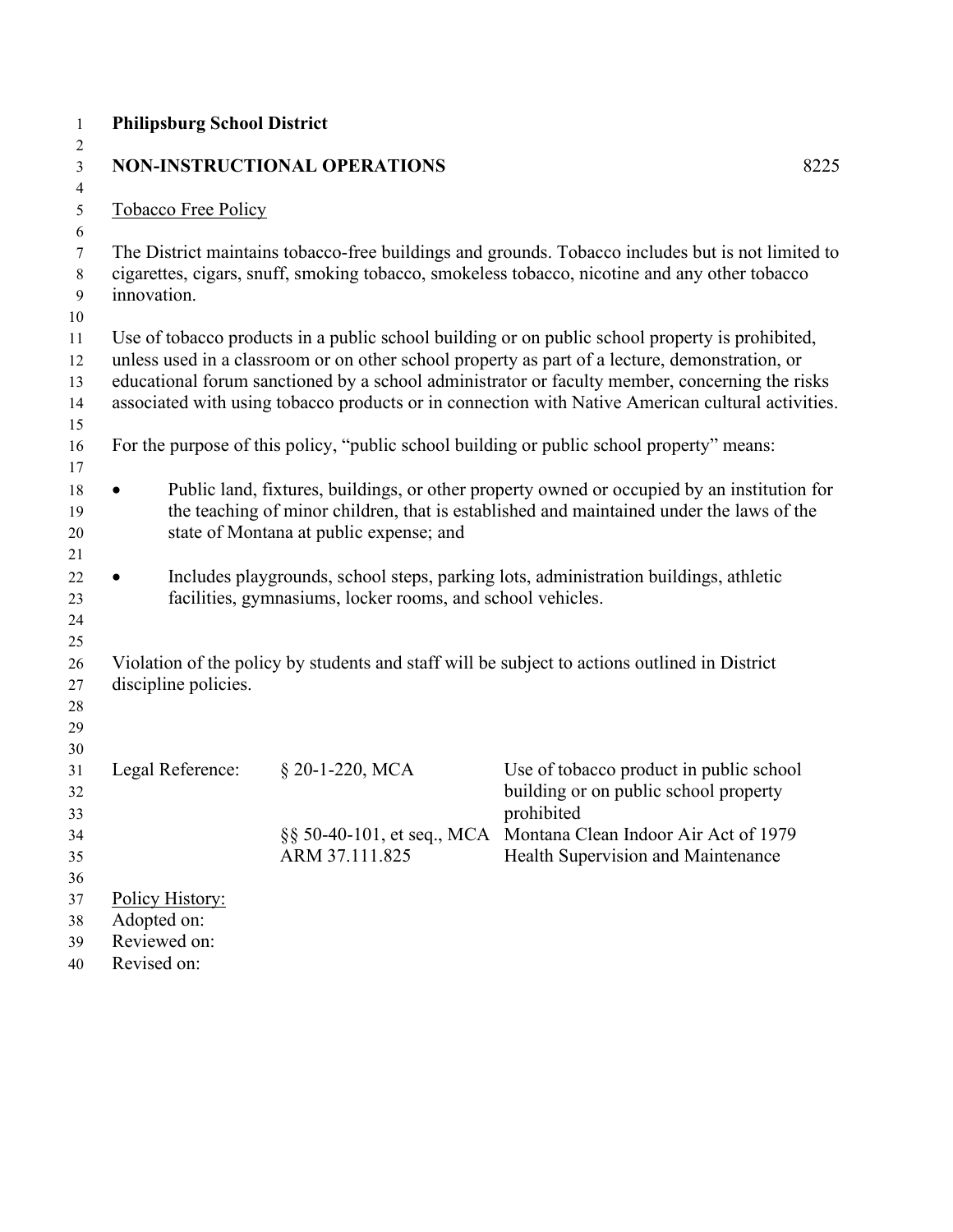#### **NONINSTRUCTIONAL OPERATIONS** 8301

District Safety

 For purposes of this policy, *"disaster means the occurrence or imminent threat of damage, injury, or loss of life or property"*.

 The Board recognizes that safety and health standards should be incorporated into all aspects of the operation of the District. Rules for safety and prevention of accidents will be posted in compliance with the Montana Safety Culture Act and the Montana Safety Act. Injuries and accidents will be reported to the District office.

The Board has identified the following local hazards that exists within the boundaries of its

 school district: Fire, Earthquake, Avalanche, High Winds, Tornadoes, Intruders, Firearms and Wildlife.

The Superintendent shall design and incorporate drills in its school safety or emergency

operations plan to address the above stated hazards. The trustees shall certify to the office of

 public instruction that a school safety or emergency operations plan has been adopted. This plan and procedures will be discussed and distributed to each teacher at the beginning of each school

year. There will be at least eight (8) disaster drills a year in a school. Drills must be held at

different hours of the day or evening to avoid distinction between drills and actual disasters. A

record will be kept of all fire drills.

 The Board shall review the school safety or emergency operations plan periodically and update the plan as determined necessary by the trustees based on changing circumstances pertaining to school safety. Once the Board has made the certification to OPI, it may transfer funds pursuant to Section 20-1-401, MCA to make improvements to school safety and security.

 The Superintendent will develop safety and health standards which comply with the Montana Safety Culture Act.

| 34 |                  |                             |                                        |
|----|------------------|-----------------------------|----------------------------------------|
| 35 | Legal Reference: | § 20-1-401, MCA             | Disaster drills to be conducted        |
| 36 |                  |                             | regularly $-$ districts to identify    |
| 37 |                  |                             | disaster risks and adopt school safety |
| 38 |                  |                             | plan                                   |
| 39 |                  | $$20-1-402$ , MCA           | Number of disaster drills required –   |
| 40 |                  |                             | time of drills to vary                 |
| 41 |                  | §§ 39-71-1501, et seq., MCA | Montana Safety Culture Act             |
| 42 | Policy History:  |                             |                                        |
| 43 | Adopted on:      |                             |                                        |
| 44 | Reviewed on:     |                             |                                        |

Revised on: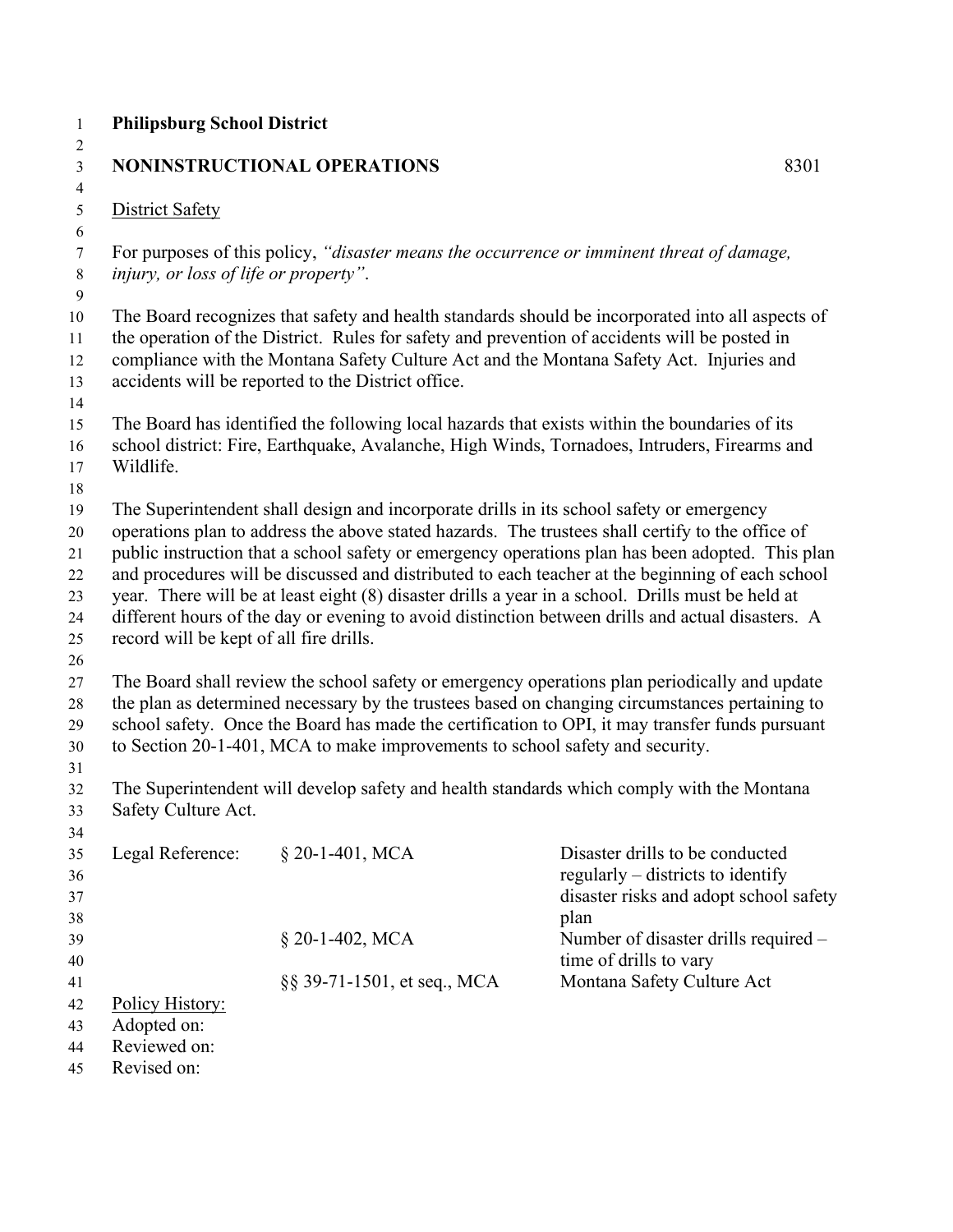| $\mathbf{1}$   | <b>Philipsburg School District</b>                                                                                                                                                       |      |
|----------------|------------------------------------------------------------------------------------------------------------------------------------------------------------------------------------------|------|
| $\overline{2}$ |                                                                                                                                                                                          |      |
| 3              | NONINSTRUCTIONAL OPERATIONS                                                                                                                                                              | 8320 |
| $\overline{4}$ |                                                                                                                                                                                          |      |
| 5              | <b>Property Damage</b>                                                                                                                                                                   |      |
| 6              |                                                                                                                                                                                          |      |
| 7              | The District will maintain a comprehensive insurance program which will provide adequate                                                                                                 |      |
| 8              | coverage, as determined by the Board, in the event of loss or damage to school buildings and/or                                                                                          |      |
| 9              | equipment, including motor vehicles. The comprehensive insurance program will maximize the                                                                                               |      |
| 10             | District's protection and coverage while minimizing costs for insurance. This program may                                                                                                |      |
| 11             | include alternatives for sharing the risk between the District and an insurance carrier and through                                                                                      |      |
| 12             | self-insurance plans.                                                                                                                                                                    |      |
| 13             |                                                                                                                                                                                          |      |
| 14             | <b>Privately Owned Property</b>                                                                                                                                                          |      |
| 15             |                                                                                                                                                                                          |      |
| 16             | The District will not assume responsibility for maintenance, repair, or replacement of any                                                                                               |      |
| 17<br>18       | privately owned property brought to a school or to a District function, unless the use or presence<br>of such property has been specifically requested in writing by the administration. |      |
| 19             |                                                                                                                                                                                          |      |
| 20             |                                                                                                                                                                                          |      |
| 21             |                                                                                                                                                                                          |      |
| 22             | Legal Reference:<br>$$20-6-608, MCA$<br>Authority and duty of trustees to insure district                                                                                                |      |
| 23             | property                                                                                                                                                                                 |      |
| 24             |                                                                                                                                                                                          |      |
| 25             | Policy History:                                                                                                                                                                          |      |
| 26             | Adopted on:                                                                                                                                                                              |      |
| 27             | Reviewed on:                                                                                                                                                                             |      |
| 28             | Revised on:                                                                                                                                                                              |      |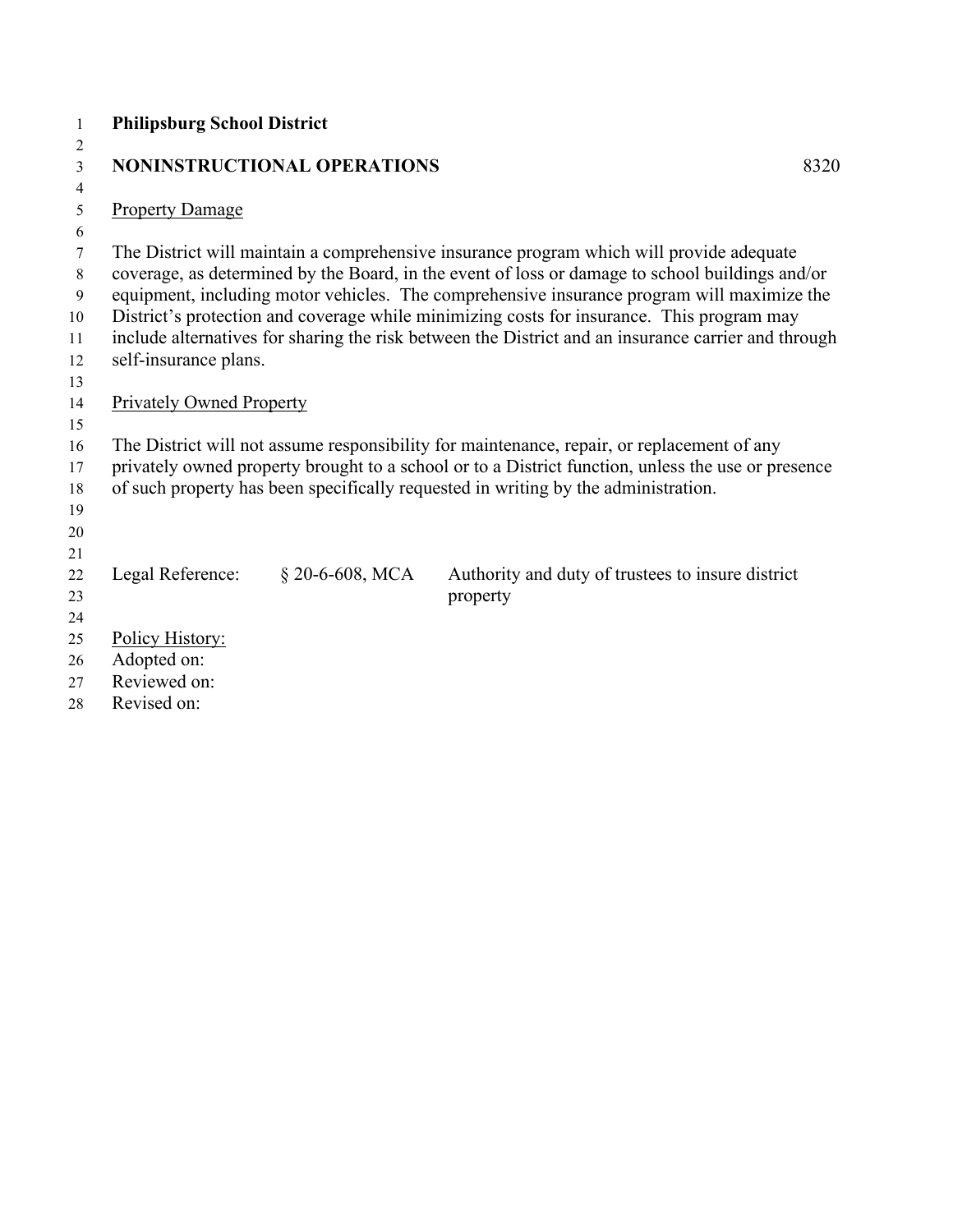| $\mathbf{1}$     | <b>Philipsburg School District</b>                                                                  |                             |                                                                                                      |  |
|------------------|-----------------------------------------------------------------------------------------------------|-----------------------------|------------------------------------------------------------------------------------------------------|--|
| $\overline{2}$   |                                                                                                     |                             |                                                                                                      |  |
| $\mathfrak{Z}$   |                                                                                                     | NONINSTRUCTIONAL OPERATIONS | 8400                                                                                                 |  |
| $\overline{4}$   |                                                                                                     |                             |                                                                                                      |  |
| $\sqrt{5}$       | <b>Sale of Real Property</b>                                                                        |                             |                                                                                                      |  |
| 6                |                                                                                                     |                             |                                                                                                      |  |
| $\boldsymbol{7}$ |                                                                                                     |                             | Unless the property can be disposed of without a vote, the Board has the power to dispose of all     |  |
| $\,8\,$          |                                                                                                     |                             | District property, only when the qualified electors of the District approve of such action at an     |  |
| 9                |                                                                                                     |                             | election called for such approval or when the trustees adopt a resolution stating their intention to |  |
| 10               |                                                                                                     |                             | dispose of the property. When the trustees adopt such a resolution, they shall schedule a meeting    |  |
| 11               | to consider a resolution to authorize the sale of the real property. The conduct of the meeting and |                             |                                                                                                      |  |
| 12               |                                                                                                     |                             | any such subsequent appeals shall be in accord with $\S 20-6-604$ , MCA.                             |  |
| 13               |                                                                                                     |                             |                                                                                                      |  |
| 14               |                                                                                                     |                             | Receipts from a sale of real property shall be placed in the debt service fund, building fund,       |  |
| 15               |                                                                                                     |                             | general fund, or in any combination of these three (3) funds, at the Board's discretion.             |  |
| 16               |                                                                                                     |                             |                                                                                                      |  |
| 17               |                                                                                                     |                             |                                                                                                      |  |
| 18               |                                                                                                     |                             |                                                                                                      |  |
| 19               | Legal Reference:                                                                                    | $$20-6-603, MCA$            | Trustees' authority to acquire or dispose of sites and                                               |  |
| 20               |                                                                                                     |                             | buildings – when election required                                                                   |  |
| 21               |                                                                                                     | $§$ 20-6-604, MCA           | Sale of property when resolution passed after                                                        |  |
| 22               |                                                                                                     |                             | hearing – appeal procedure                                                                           |  |
| 23               |                                                                                                     |                             |                                                                                                      |  |
| 24               | Policy History:                                                                                     |                             |                                                                                                      |  |
| 25               | Adopted on:<br>Reviewed on:                                                                         |                             |                                                                                                      |  |
| 26               |                                                                                                     |                             |                                                                                                      |  |
| 27               | Revised on:                                                                                         |                             |                                                                                                      |  |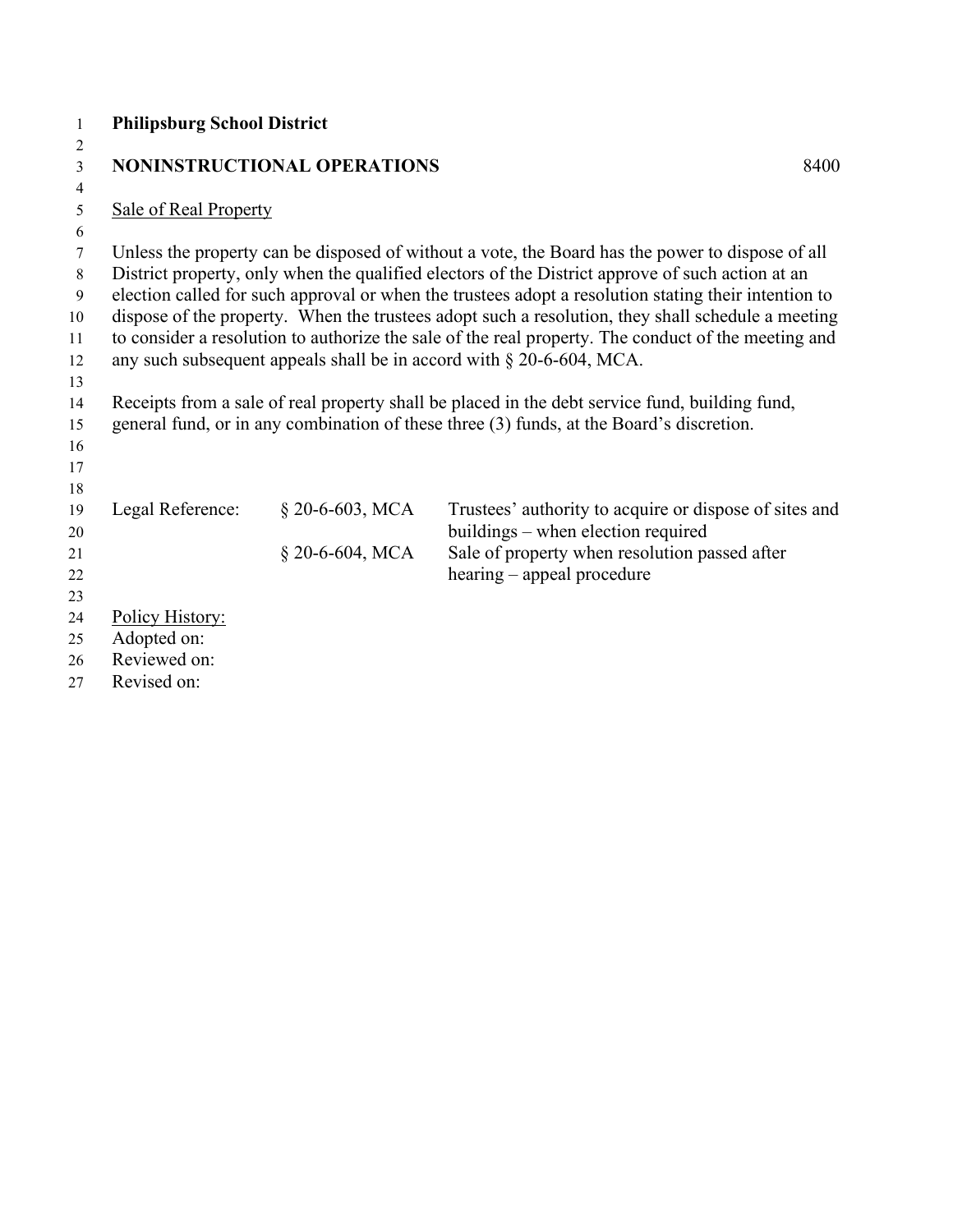| 1      | <b>Philipsburg School District</b>    |                                                         |                                                                                                 |      |
|--------|---------------------------------------|---------------------------------------------------------|-------------------------------------------------------------------------------------------------|------|
| 2      |                                       |                                                         |                                                                                                 |      |
| 3      |                                       | NONINSTRUCTIONAL OPERATIONS                             |                                                                                                 | 8410 |
| 4      |                                       |                                                         |                                                                                                 |      |
| 5      |                                       | <b>Operation and Maintenance of District Facilities</b> |                                                                                                 |      |
| 6      |                                       |                                                         |                                                                                                 |      |
| $\tau$ |                                       |                                                         | The District seeks to maintain and operate facilities in a safe and healthful condition. The    |      |
| 8      |                                       |                                                         | facilities manager, in cooperation with principals, fire chief, and county sanitarian, will     |      |
| 9      |                                       |                                                         | periodically inspect plant and facilities. The facilities manager will develop a program to     |      |
| 10     |                                       |                                                         | maintain the District physical plant by way of a continuous program of repair, maintenance, and |      |
| 11     |                                       |                                                         | reconditioning. Budget recommendations will be made each year to meet these needs and any       |      |
| 12     | such needs arising from an emergency. |                                                         |                                                                                                 |      |
| 13     |                                       |                                                         |                                                                                                 |      |
| 14     |                                       |                                                         | The facilities manager will formulate and implement energy conservation measures. Principals    |      |
| 15     |                                       |                                                         | and staff are encouraged to exercise other cost-saving procedures in order to conserve District |      |
| 16     | resources in their buildings.         |                                                         |                                                                                                 |      |
| 17     |                                       |                                                         |                                                                                                 |      |
| 18     |                                       |                                                         |                                                                                                 |      |
| 19     |                                       |                                                         |                                                                                                 |      |
| 20     | Legal Reference:                      | 10.55.908, ARM                                          | <b>School Facilities</b>                                                                        |      |
| 21     |                                       |                                                         |                                                                                                 |      |
| 22     | Policy History:                       |                                                         |                                                                                                 |      |
| 23     | Adopted on:                           |                                                         |                                                                                                 |      |
| 24     | Reviewed on:                          |                                                         |                                                                                                 |      |
| 25     | Revised on:                           |                                                         |                                                                                                 |      |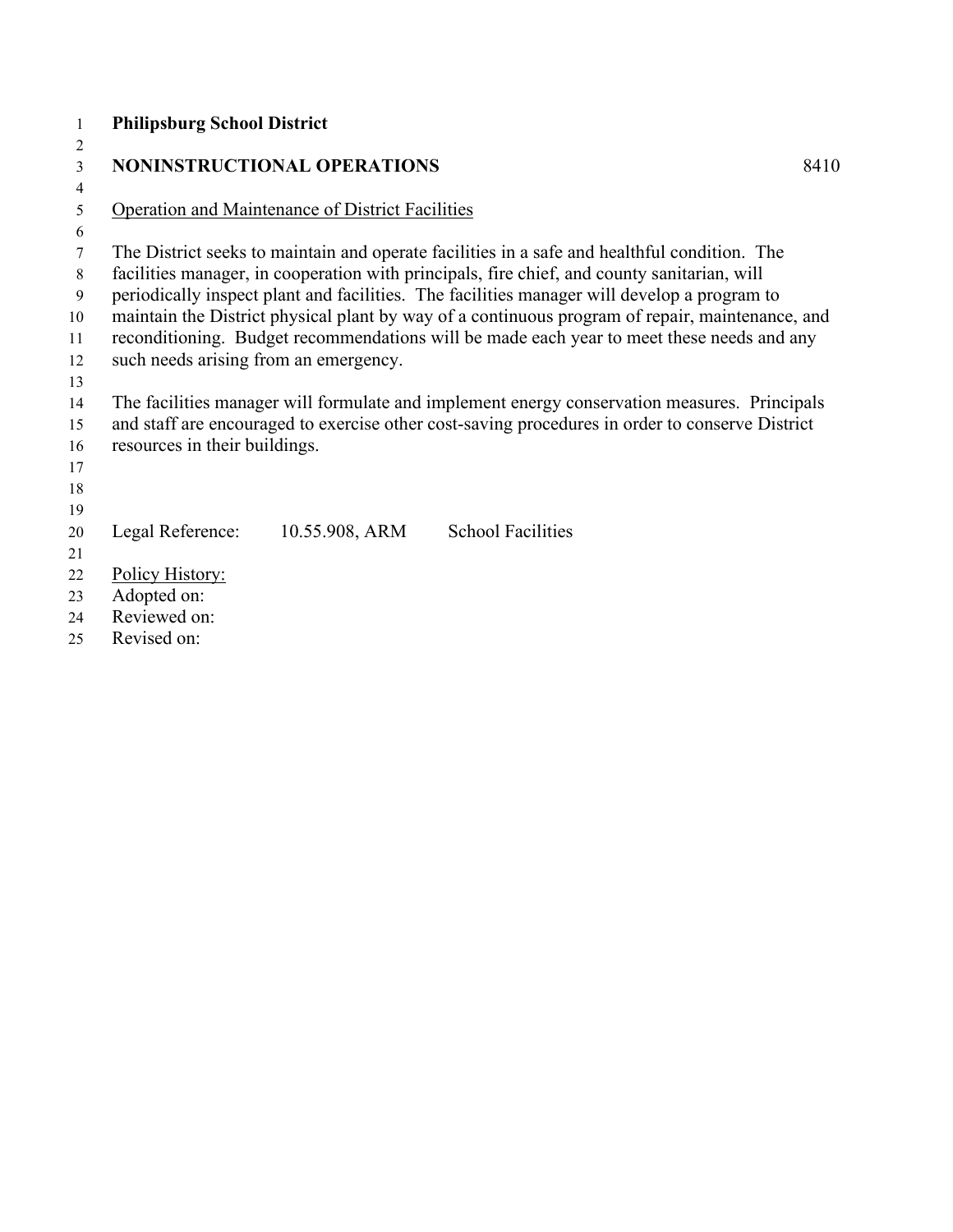|                | <b>Philipsburg School District</b> |                                    |                                                                                              |      |
|----------------|------------------------------------|------------------------------------|----------------------------------------------------------------------------------------------|------|
| $\overline{2}$ |                                    |                                    |                                                                                              |      |
| 3              |                                    | <b>NONINSTRUCTIONAL OPERATIONS</b> |                                                                                              | 8420 |
| 4              |                                    |                                    |                                                                                              |      |
| 5              | District-Wide Asbestos Program     |                                    |                                                                                              |      |
| 6              |                                    |                                    |                                                                                              |      |
|                |                                    |                                    | It is the intent of the District that the Asbestos Hazard Emergency Response Act (AHERA) and |      |
| 8              |                                    |                                    | all of its amendments and changes be complied with by all District employees, vendors, and   |      |
| 9              | contractors.                       |                                    |                                                                                              |      |
| 10             |                                    |                                    |                                                                                              |      |
| 11             |                                    |                                    |                                                                                              |      |
| 12             |                                    |                                    |                                                                                              |      |
| 13             | Legal Reference:                   | 15 USC § 2641                      | Congressional findings and purpose                                                           |      |
| 14             |                                    |                                    |                                                                                              |      |
| 15             | Policy History:                    |                                    |                                                                                              |      |
| 16             | Adopted on:                        |                                    |                                                                                              |      |
| 17             | Reviewed on:                       |                                    |                                                                                              |      |
| 18             | Revised on:                        |                                    |                                                                                              |      |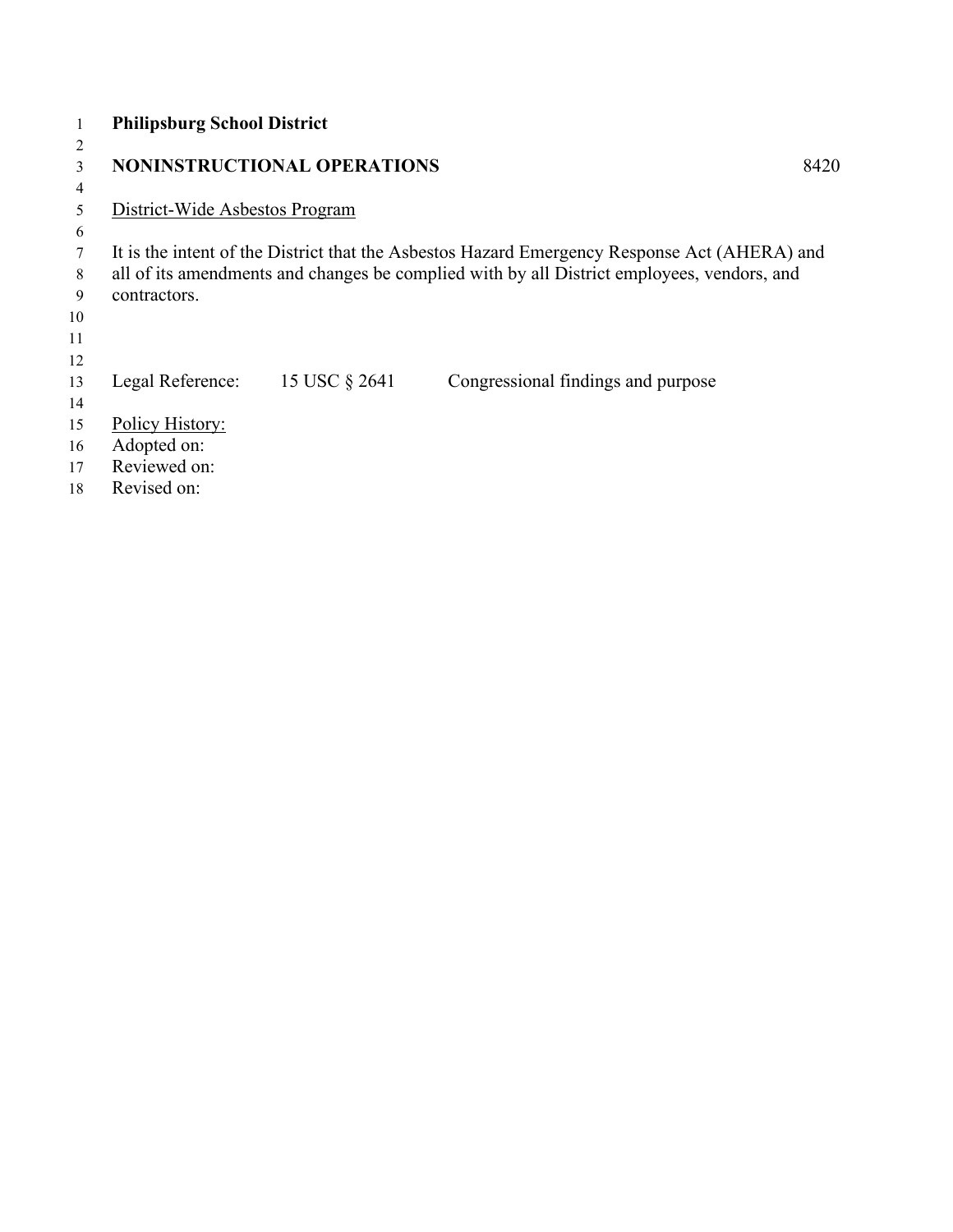| <b>Philipsburg School District</b>                                                                                                                                                                                                                                                                                                                                                                                                                                                                                                                                                       |
|------------------------------------------------------------------------------------------------------------------------------------------------------------------------------------------------------------------------------------------------------------------------------------------------------------------------------------------------------------------------------------------------------------------------------------------------------------------------------------------------------------------------------------------------------------------------------------------|
| NONINSTRUCTIONAL OPERATIONS<br>8430<br>page 1 of 2                                                                                                                                                                                                                                                                                                                                                                                                                                                                                                                                       |
| <b>Records Management</b>                                                                                                                                                                                                                                                                                                                                                                                                                                                                                                                                                                |
| The District will retain, in a manner consistent with applicable law and the state's Rules for<br>Disposition of Local Government Records, such records as are required by law or regulations to<br>be created and/or maintained, and such other records as are related to students, school personnel,<br>and the operations of the schools.                                                                                                                                                                                                                                             |
| For the purpose of this policy, "records" are all documentary materials, regardless of media or<br>characteristics, made or received and maintained by the school unit in transaction of its business.<br>Records include email and other digital communications sent and received.                                                                                                                                                                                                                                                                                                      |
| Records may be created, received, and stored in multiple formats, including but not limited to<br>print, microfiche, audio and videotapes, and various digital forms (on hard drives, computer<br>disks and CDs, servers, flash drives, etc.).                                                                                                                                                                                                                                                                                                                                           |
| The Superintendent will be responsible for developing and implementing a records management<br>program for the cataloging, maintenance, storage, retrieval, and disposition of school records.<br>The Superintendent will also be responsible for developing guidelines to assist school employees<br>in understanding the kinds of information that must be saved and those which can be disposed of<br>or deleted. The Superintendent may delegate records-management responsibilities to other<br>school personnel at his/her discretion to facilitate implementation of this policy. |
| Litigation Holds for Electronic Stored Information (ESI)                                                                                                                                                                                                                                                                                                                                                                                                                                                                                                                                 |
| The District will have an ESI Team. The ESI Team is a designated group of individuals who<br>implement and monitor litigation holds, a directive not to destroy ESI that might be relevant to a<br>pending or imminent legal proceeding. The ESI Team will include a designated school<br>administrator, an attorney, and a member from the Technology Department. In the case of a<br>litigation hold, the ESI Team shall direct employees and the Technology Department, as<br>necessary, to suspend the normal retention procedure for all related records.                           |
| Inspections of ESI                                                                                                                                                                                                                                                                                                                                                                                                                                                                                                                                                                       |
| Any requests for ESI records should be made in writing and will be reviewed by the<br>Superintendent or designee, in consultation with an attorney if needed, and released in<br>accordance with Montana public records law.                                                                                                                                                                                                                                                                                                                                                             |
| Delegated Authority                                                                                                                                                                                                                                                                                                                                                                                                                                                                                                                                                                      |
| The Board delegates to the Superintendent or designees the right to implement and enforce<br>additional procedures or directives relating to ESI retention consistent with this policy, as<br>needed.                                                                                                                                                                                                                                                                                                                                                                                    |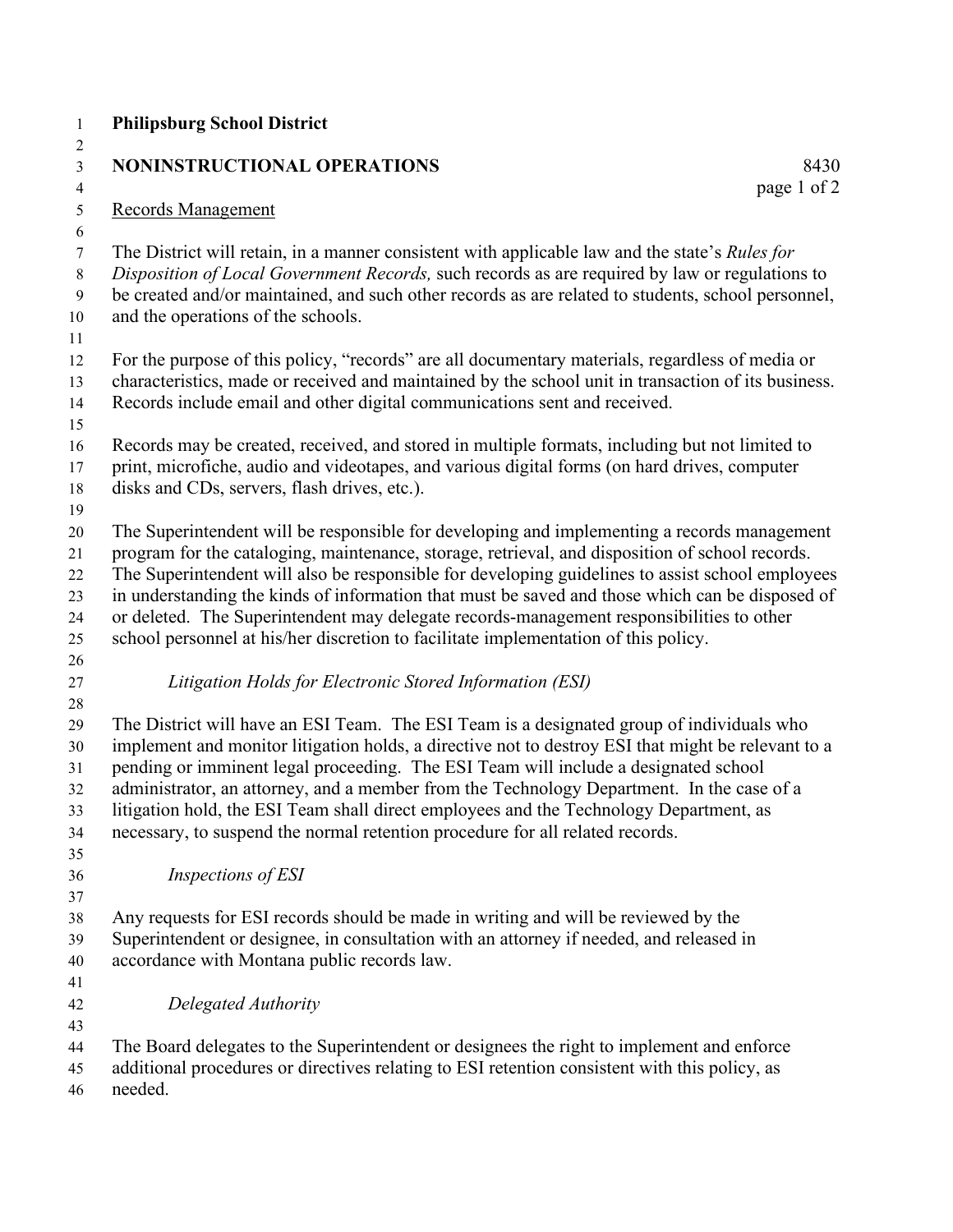|    |                  |                     |                                                            | 8430        |
|----|------------------|---------------------|------------------------------------------------------------|-------------|
| 2  |                  |                     |                                                            | page 2 of 2 |
| 3  |                  |                     |                                                            |             |
| 4  |                  |                     |                                                            |             |
| 5  | Cross Reference: |                     |                                                            |             |
| 6  |                  | 3600                | <b>Student Records</b>                                     |             |
| 7  |                  | 5231                | <b>Personnel Records</b>                                   |             |
| 8  |                  | 5450                | Employee Electronic Mail                                   |             |
| 9  |                  |                     |                                                            |             |
| 10 | Legal Reference: |                     | Montana Secretary of State (Rules for Disposition of Local |             |
| 11 |                  | Government Records) |                                                            |             |
| 12 |                  |                     | Federal Rules of Civil Procedure (FRCP)                    |             |
| 13 |                  |                     | $\S$ 2-6-403, MCA Duties and responsibilities              |             |
| 14 |                  |                     | § 20-1-212, MCA Destruction of records by school officer   |             |
| 15 |                  |                     | § 20-7-101(2), MCA Standards of accreditation              |             |
| 16 |                  | $\S 20-9-215$ , MCA | Destruction of certain financial records                   |             |
| 17 |                  | 24.9.805 (4), ARM   | <b>Employment Records</b>                                  |             |
| 18 |                  |                     |                                                            |             |
| 19 |                  |                     |                                                            |             |
| 20 | Policy History:  |                     |                                                            |             |
| 21 | Adopted on:      |                     |                                                            |             |
| 22 | Reviewed on:     |                     |                                                            |             |

Revised on: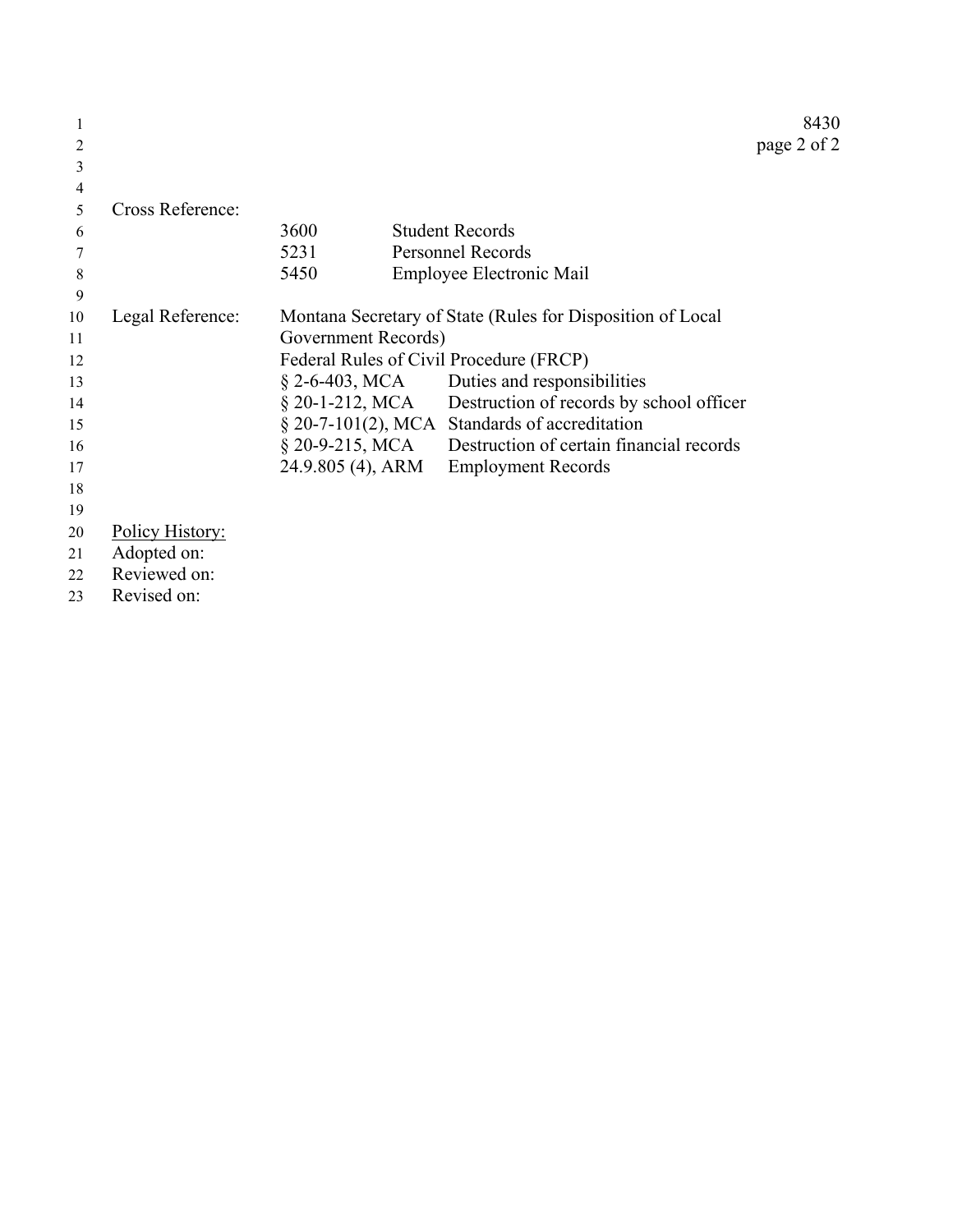| $\mathbf{1}$                     |    | <b>Philipsburg School District</b>                                                                                                                                                                                                                                                                             |
|----------------------------------|----|----------------------------------------------------------------------------------------------------------------------------------------------------------------------------------------------------------------------------------------------------------------------------------------------------------------|
| $\boldsymbol{2}$                 |    | <b>NONINSTRUCTIONAL OPERATIONS</b>                                                                                                                                                                                                                                                                             |
| $\mathfrak{Z}$<br>$\overline{4}$ |    | 8450<br>page 1 of 2                                                                                                                                                                                                                                                                                            |
| $\mathfrak s$<br>6               |    | <b>Automated External Defibrillators (AED)</b>                                                                                                                                                                                                                                                                 |
| $\tau$<br>$8\,$<br>9<br>$10\,$   |    | The Board recognizes that from time to time emergencies may arise that justify the use of an<br>Automated External Defibrillator (AED). The Board has purchased one or more of these units<br>for use by qualified personnel. The Board approves the use of AED units, subject to the<br>following conditions: |
| 11                               |    |                                                                                                                                                                                                                                                                                                                |
| 12                               | 1. | Establish a program for the use of an AED that includes a written plan that must specify:                                                                                                                                                                                                                      |
| 13                               |    | Where the AED will be placed;                                                                                                                                                                                                                                                                                  |
| 14                               |    | The individuals who are authorized to operate the AED;                                                                                                                                                                                                                                                         |
| 15<br>16                         |    | How AED use will be coordinated with an emergency medical service providing<br>$\bullet$<br>services in the area where the AED is located;                                                                                                                                                                     |
| 17                               |    | The medical supervision that will be provided;                                                                                                                                                                                                                                                                 |
| 18                               |    | The maintenance that will be performed on the AED;                                                                                                                                                                                                                                                             |
| 19                               |    | Records that will be kept by the program;                                                                                                                                                                                                                                                                      |
| $20\,$                           |    | Reports that will be made of AED use;                                                                                                                                                                                                                                                                          |
| 21                               |    | The name, location, and telephone number of a Medical Supervisor designated to<br>$\bullet$                                                                                                                                                                                                                    |
| 22                               |    | provide medical supervision of the AED program; and                                                                                                                                                                                                                                                            |
| 23                               |    | Other matters as specified by the Department of Public Health and Human<br>$\bullet$                                                                                                                                                                                                                           |
| 24                               |    | Services;                                                                                                                                                                                                                                                                                                      |
| 25                               | 2. | Adhere to the written plan required by subsection (1);                                                                                                                                                                                                                                                         |
| 26                               | 3. | Ensure that before using the AED, an individual authorized to operate the AED receives                                                                                                                                                                                                                         |
| 27                               |    | appropriate training approved by the DPHHS in cardiopulmonary resuscitation and the                                                                                                                                                                                                                            |
| 28                               |    | proper use of an AED;                                                                                                                                                                                                                                                                                          |
| 29                               | 4. | Maintain, test, and operate the AED according to the manufacturer's guidelines and                                                                                                                                                                                                                             |
| 30                               |    | maintain written records of all maintenance and testing performed on the AED;                                                                                                                                                                                                                                  |
| 31                               | 5. | Ensure that the physician or other individual designated by the physician to supervise the                                                                                                                                                                                                                     |
| 32                               |    | AED program supervises the AED program to ensure compliance with the written plan,                                                                                                                                                                                                                             |
| 33                               |    | this part, and rules adopted by the District and reviews each case in which the AED is                                                                                                                                                                                                                         |
| 34                               |    | used;                                                                                                                                                                                                                                                                                                          |
| 35                               | 6. | Each time an AED is used for an individual in cardiac arrest, require that an emergency                                                                                                                                                                                                                        |
| 36                               |    | medical service is summoned to provide assistance as soon as possible and that the AED                                                                                                                                                                                                                         |
| 37                               |    | use is reported to the supervising physician or the person designated by the physician and                                                                                                                                                                                                                     |
| 38                               |    | to the District as required by the written plan;                                                                                                                                                                                                                                                               |
| 39                               | 7. | Before allowing any use of an AED, provide the following to all licensed emergency                                                                                                                                                                                                                             |
| 40                               |    | services and any public safety answering point or emergency dispatch center providing                                                                                                                                                                                                                          |
| 41                               |    | services to the area where the AED is located:                                                                                                                                                                                                                                                                 |
| 42                               |    | A copy of the plan prepared pursuant to this section; and<br>a.                                                                                                                                                                                                                                                |
| 43                               |    | Written notice, in a format prescribed by the DPHHS rules, stating:<br>$\mathbf{b}$ .                                                                                                                                                                                                                          |
| 44<br>45                         |    | That an AED program has been established by the District;<br>i.<br>Where the AED is located; and<br>ii.                                                                                                                                                                                                        |
| 46                               |    |                                                                                                                                                                                                                                                                                                                |
|                                  |    |                                                                                                                                                                                                                                                                                                                |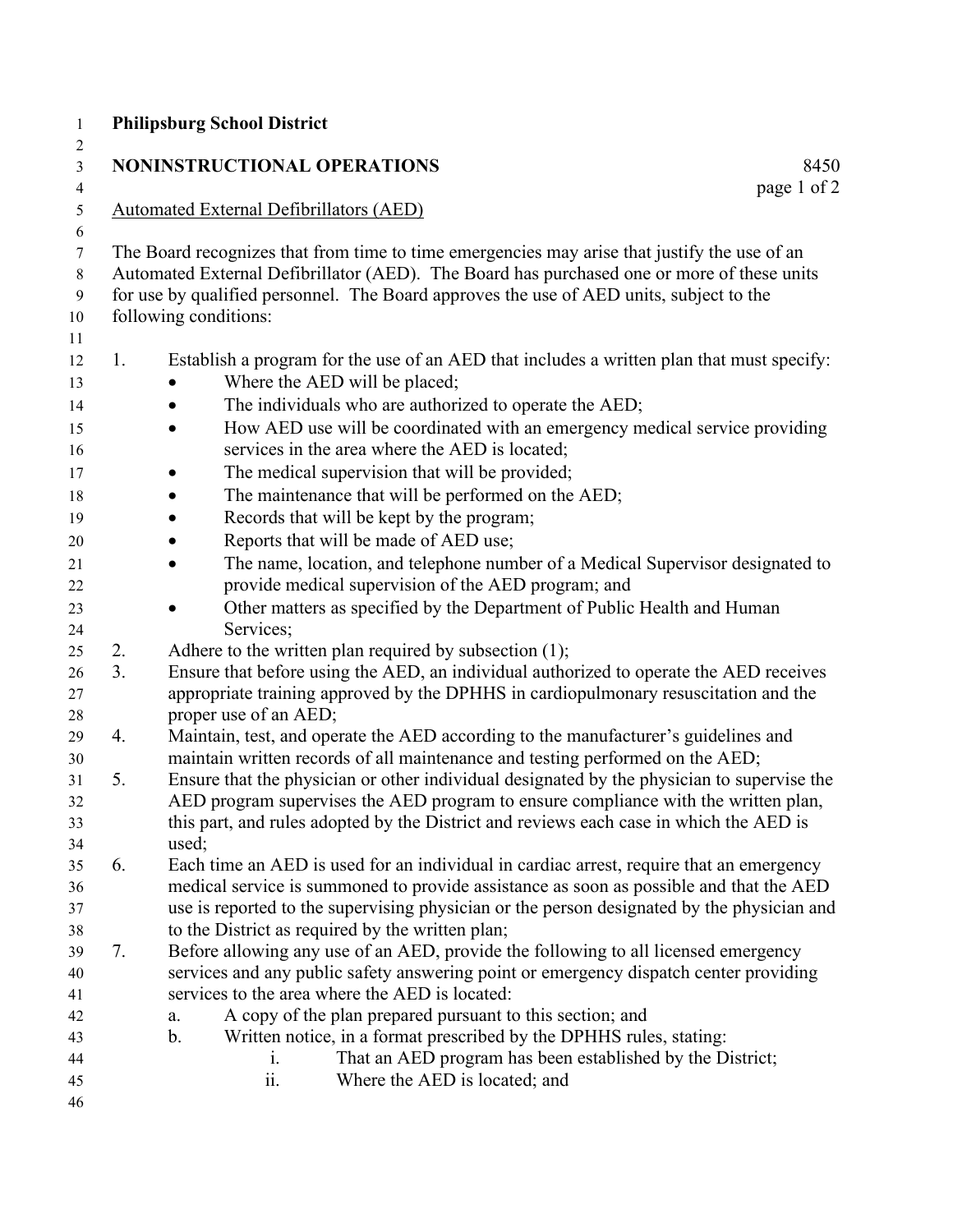| 1                |                              |      |                | 8450                                                                                               |
|------------------|------------------------------|------|----------------|----------------------------------------------------------------------------------------------------|
| 2                |                              |      |                | page 2 of 2                                                                                        |
| 3                |                              |      |                |                                                                                                    |
| 4                |                              | iii. |                | How the use of the AED is to be coordinated with the local                                         |
| 5<br>6           |                              |      |                | emergency medical service system.                                                                  |
| $\boldsymbol{7}$ | <b>Liability Limitations</b> |      |                |                                                                                                    |
| $\,8\,$          |                              |      |                |                                                                                                    |
| $\boldsymbol{9}$ |                              |      |                | An individual who provides emergency care or treatment by using an AED in compliance with          |
| 10               |                              |      |                | this policy and an individual providing cardiopulmonary resuscitation to an individual upon        |
| 11               |                              |      |                | whom an AED is or may be used are immune from civil liability for a personal injury that results   |
| 12               | from that care or treatment. |      |                |                                                                                                    |
| 13               |                              |      |                |                                                                                                    |
| 14               |                              |      |                | An individual who provides emergency care or treatment by using an AED in compliance with          |
| 15               |                              |      |                | this policy and an individual providing cardiopulmonary resuscitation to an individual upon        |
| 16               |                              |      |                | whom an AED is or may be used are immune from civil liability as a result of any act or failure    |
| 17               |                              |      |                | to act in providing or arranging further medical treatment for the individual upon whom the AED    |
| 18               |                              |      |                | was used, unless the individual using the AED or the person providing CPR, as applicable, acts     |
| 19               |                              |      |                | with gross negligence or with willful or wanton disregard for the care of the person upon whom     |
| 20               | the AED is or may be used.   |      |                |                                                                                                    |
| 21               |                              |      |                |                                                                                                    |
| 22               |                              |      |                | The following individuals or entities are immune from civil liability for any personal injury that |
| 23               |                              |      |                | results from an act or omission that does not amount to willful or wanton misconduct or gross      |
| 24               |                              |      |                | negligence, if applicable provisions of this part have been met by the individual or entity:       |
| 25               |                              |      |                |                                                                                                    |
| 26               | a.                           |      |                | A person providing medical oversight of the AED program, as designated in the plan;                |
| 27               | b.                           |      |                | The entity responsible for the AED program, as designated in the plan;                             |
| 28               | c.                           |      |                | An individual providing training to others on the use of an AED.                                   |
| 29               |                              |      |                |                                                                                                    |
| 30               |                              |      |                |                                                                                                    |
| 31               |                              |      |                |                                                                                                    |
| 32               | Legal Reference:             |      |                | Title 37, Chapter 104, subchapter 6, ARM - Automated External                                      |
| 33               |                              |      |                | Defibrillators (AED)                                                                               |
| 34               |                              |      | §50-6-501, MCA | Definitions                                                                                        |
| 35               |                              |      | §50-6-502, MCA | AED program – requirements for AED use                                                             |
| 36               |                              |      | §50-6-503, MCA | Rulemaking                                                                                         |
| 37               |                              |      | §50-6-505, MCA | Liability limitations                                                                              |
| 38               |                              |      |                |                                                                                                    |
| 39               | Policy History:              |      |                |                                                                                                    |
| 40               | Adopted on:<br>Reviewed on:  |      |                |                                                                                                    |
| 41<br>42         | Revised on:                  |      |                |                                                                                                    |
|                  |                              |      |                |                                                                                                    |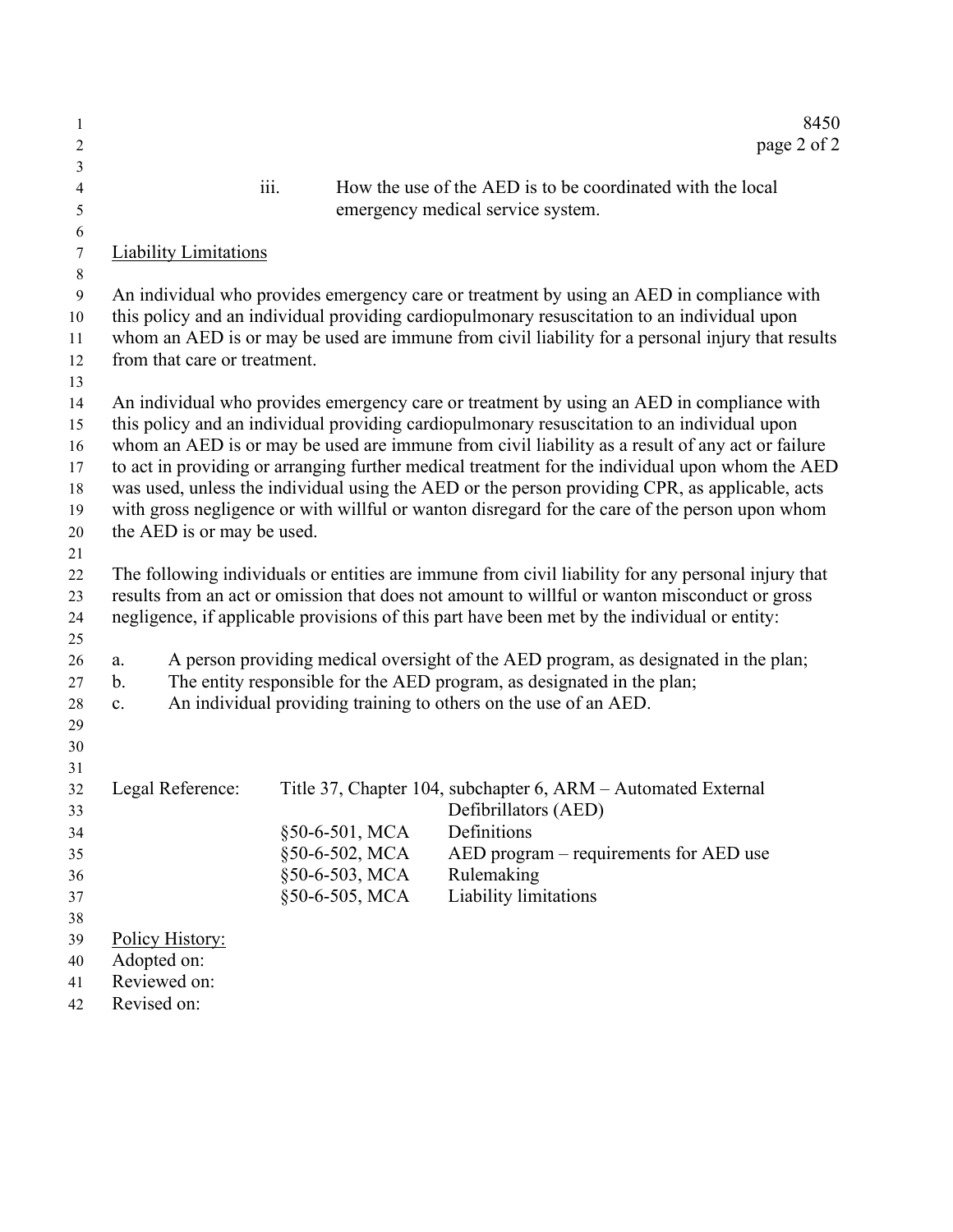| $\mathbf{1}$        | <b>Philipsburg School District</b> |                                                                                                                                                                                                      |             |
|---------------------|------------------------------------|------------------------------------------------------------------------------------------------------------------------------------------------------------------------------------------------------|-------------|
| $\overline{2}$      |                                    |                                                                                                                                                                                                      |             |
| $\mathfrak{Z}$      |                                    | NONINSTRUCTIONAL OPERATIONS                                                                                                                                                                          | 8455        |
| $\overline{4}$      |                                    |                                                                                                                                                                                                      | page 1 of 2 |
| $\mathfrak{S}$<br>6 | Non-Lethal CS Gel                  |                                                                                                                                                                                                      |             |
| $\tau$              |                                    |                                                                                                                                                                                                      |             |
| $\,8\,$             |                                    | The Board authorizes the storage and use of non-lethal CS gel on District property in accordance                                                                                                     |             |
| 9                   |                                    | with the terms of this policy and Section 45-8-361, MCA.                                                                                                                                             |             |
| 10                  |                                    |                                                                                                                                                                                                      |             |
| 11                  |                                    | Staff members are authorized under this policy to use non-lethal CS gel in a manner consistent                                                                                                       |             |
| 12                  |                                    | with the District-approved training on effective use of non-lethal CS gel. Unauthorized use or                                                                                                       |             |
| 13                  |                                    | misuse of non-lethal CS gel by a student, staff member or any other individual on District                                                                                                           |             |
| 14                  |                                    | property may result in discipline, loss of access to school property, and referral to law                                                                                                            |             |
| 15                  | enforcement.                       |                                                                                                                                                                                                      |             |
| 16                  |                                    |                                                                                                                                                                                                      |             |
| 17                  |                                    | Non-lethal CS gel will be stored in locations on District property and in a manner selected by the                                                                                                   |             |
| 18                  |                                    | administration in consultation with the school safety consultant or school resource officer. The<br>administration will provide an annual report to the Board on the regular review of non-lethal CS |             |
| 19<br>20            |                                    | gel units present on District property. Only non-lethal CS gel units purchased by the District are                                                                                                   |             |
| 21                  |                                    | authorized to be present on District property.                                                                                                                                                       |             |
| 22                  |                                    |                                                                                                                                                                                                      |             |
| 23                  |                                    | Staff members may volunteer for training on use of non-lethal CS gel placed in District                                                                                                              |             |
| 24                  |                                    | buildings. The administration will select volunteers for training in consultation with the school                                                                                                    |             |
| 25                  |                                    | safety consultant or school resource officer. Only those staff members who have been selected                                                                                                        |             |
| 26                  |                                    | for and successfully completed training are authorized to use non-lethal CS gel on District                                                                                                          |             |
| 27                  |                                    | property. Students are not authorized to use non-lethal CS gel on District property. Staff                                                                                                           |             |
| 28                  |                                    | members are not compensated for volunteering for training or use of non-lethal CS gel. Training                                                                                                      |             |
| 29                  |                                    | on effective use will be renewed for authorized staff members every 12 months.                                                                                                                       |             |
| 30                  |                                    |                                                                                                                                                                                                      |             |
| 31                  |                                    | The administration will confirm that the storage and use of non-lethal CS gel is consistent the                                                                                                      |             |
| 32<br>33            |                                    | District's workers' compensation and general liability insurance policies on an annual basis.                                                                                                        |             |
| 34                  | Legal Reference                    | Section 45-8-361, MCA                                                                                                                                                                                |             |
| 35                  |                                    | Section 20-5-202, MCA                                                                                                                                                                                |             |
| 36                  |                                    | Section 20-4-302, MCA                                                                                                                                                                                |             |
| 37                  |                                    |                                                                                                                                                                                                      |             |
| 38                  | Policy History:                    |                                                                                                                                                                                                      |             |
| 39                  | Adopted on:                        |                                                                                                                                                                                                      |             |
| 40                  | Reviewed on:                       |                                                                                                                                                                                                      |             |
| 41                  |                                    |                                                                                                                                                                                                      |             |
|                     |                                    |                                                                                                                                                                                                      |             |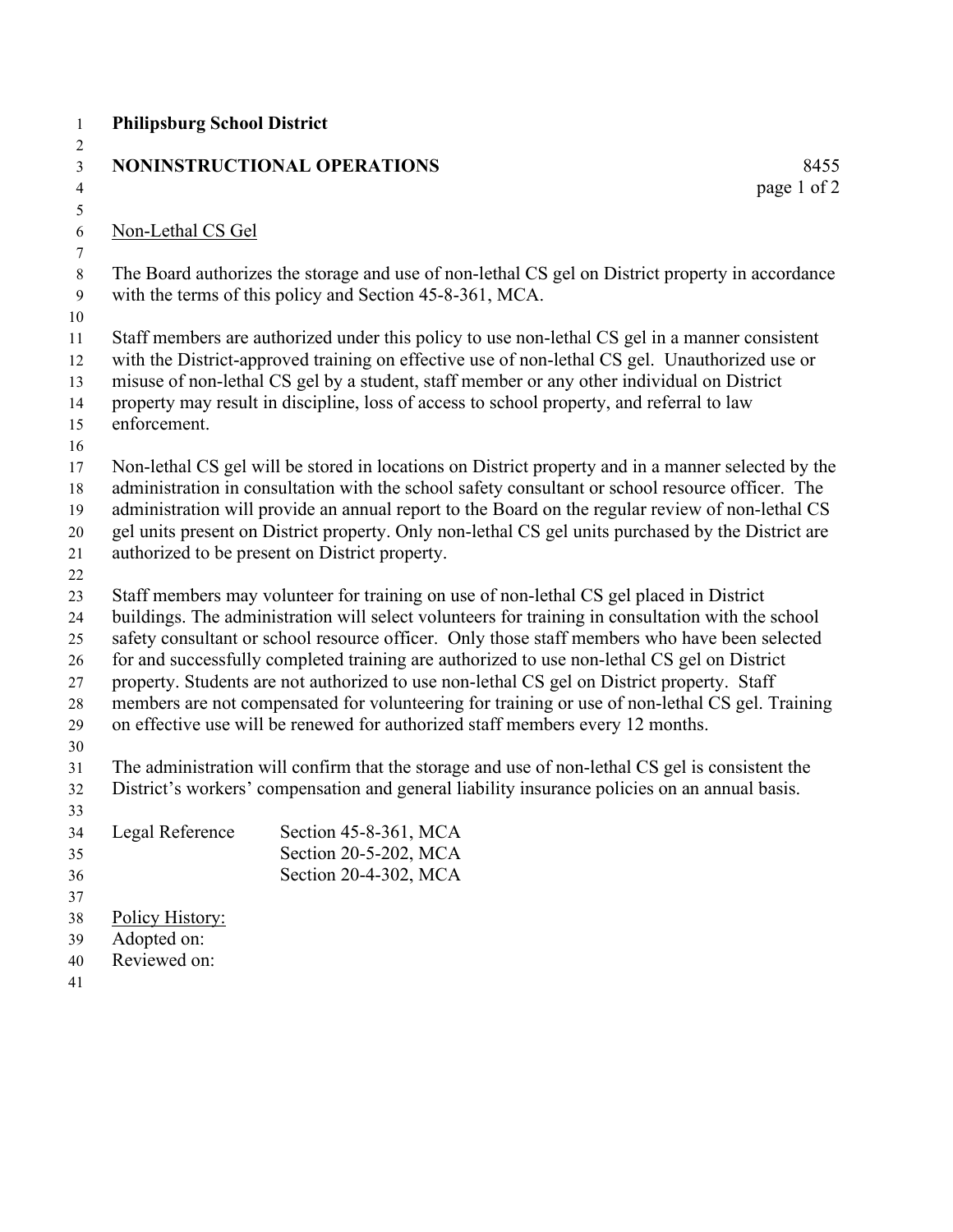| <b>Philipsburg School District</b>                                                                                                                                                                                                                                                                                                                                                                                                                                                                                                                                                                                                                                                                                                                                                                                                                                                                                                                                                                                                                                                                                |                     |
|-------------------------------------------------------------------------------------------------------------------------------------------------------------------------------------------------------------------------------------------------------------------------------------------------------------------------------------------------------------------------------------------------------------------------------------------------------------------------------------------------------------------------------------------------------------------------------------------------------------------------------------------------------------------------------------------------------------------------------------------------------------------------------------------------------------------------------------------------------------------------------------------------------------------------------------------------------------------------------------------------------------------------------------------------------------------------------------------------------------------|---------------------|
| NONINSTRUCTIONAL OPERATIONS                                                                                                                                                                                                                                                                                                                                                                                                                                                                                                                                                                                                                                                                                                                                                                                                                                                                                                                                                                                                                                                                                       | 8450<br>page 1 of 2 |
| <b>Contracts with Third Parties Affecting Student Records</b>                                                                                                                                                                                                                                                                                                                                                                                                                                                                                                                                                                                                                                                                                                                                                                                                                                                                                                                                                                                                                                                     |                     |
| The Board recognizes the value of digital educational software and services with respect to<br>management of student records as well as providing educational resources. The District also<br>recognizes the necessity of ensuring that student information is protected and not used for<br>commercial marketing purposes.                                                                                                                                                                                                                                                                                                                                                                                                                                                                                                                                                                                                                                                                                                                                                                                       |                     |
| The Board may enter into a contract with a third party provider of digital educational software or<br>services:                                                                                                                                                                                                                                                                                                                                                                                                                                                                                                                                                                                                                                                                                                                                                                                                                                                                                                                                                                                                   |                     |
| For the digital storage, management, and retrieval of student records (including through<br>cloud-based services); or                                                                                                                                                                                                                                                                                                                                                                                                                                                                                                                                                                                                                                                                                                                                                                                                                                                                                                                                                                                             |                     |
| Authorizes a third-party digital software provider to access, store, and use student records in<br>$\blacksquare$<br>accordance with the provisions any such resulting contract.                                                                                                                                                                                                                                                                                                                                                                                                                                                                                                                                                                                                                                                                                                                                                                                                                                                                                                                                  |                     |
| "Student records" include the student record maintained by the District in accordance with the<br>Family Educational Rights and Privacy Act ("FERPA") and board policy and any information<br>acquired directly from the student through the use of instructional software or applications<br>assigned to the student by a teacher or other District employee.                                                                                                                                                                                                                                                                                                                                                                                                                                                                                                                                                                                                                                                                                                                                                    |                     |
| District personnel may utilize digital educational software or services in accordance with this<br>policy. Personnel are not authorized to use third party digital educational software or services<br>for which the District has not entered into a contract pursuant to this policy.                                                                                                                                                                                                                                                                                                                                                                                                                                                                                                                                                                                                                                                                                                                                                                                                                            |                     |
| All contracts entered into by the Board under this policy shall provide for the following at a<br>minimum:                                                                                                                                                                                                                                                                                                                                                                                                                                                                                                                                                                                                                                                                                                                                                                                                                                                                                                                                                                                                        |                     |
| 1. All student records are and continue to be the property and under the control of the District;<br>2. A description of the means by which students may retain possession and control of their own<br>student-generated content if applicable, including the options through which a student may<br>transfer his or her own generated content to a personal account;<br>3. The third party is prohibited from using any information from a student record for any<br>purpose other than what is specifically authorized by the contract;<br>4. A description of the procedures through which a parent/guardian or adult student may review<br>personally identifiable information in the student's record and correct erroneous information;<br>5. A description of the actions the third party shall take to ensure the security and confidentiality<br>of student records, including the designation and training of responsible individuals;<br>6. A description of the procedures for notifying the parent/guardian or adult student in the event<br>of an unauthorized disclosure of the student's records; |                     |
| 7. Certification and a description of how certification will be verified that the third party shall<br>not retain or access the student records upon completion of the terms of the contract;                                                                                                                                                                                                                                                                                                                                                                                                                                                                                                                                                                                                                                                                                                                                                                                                                                                                                                                     |                     |